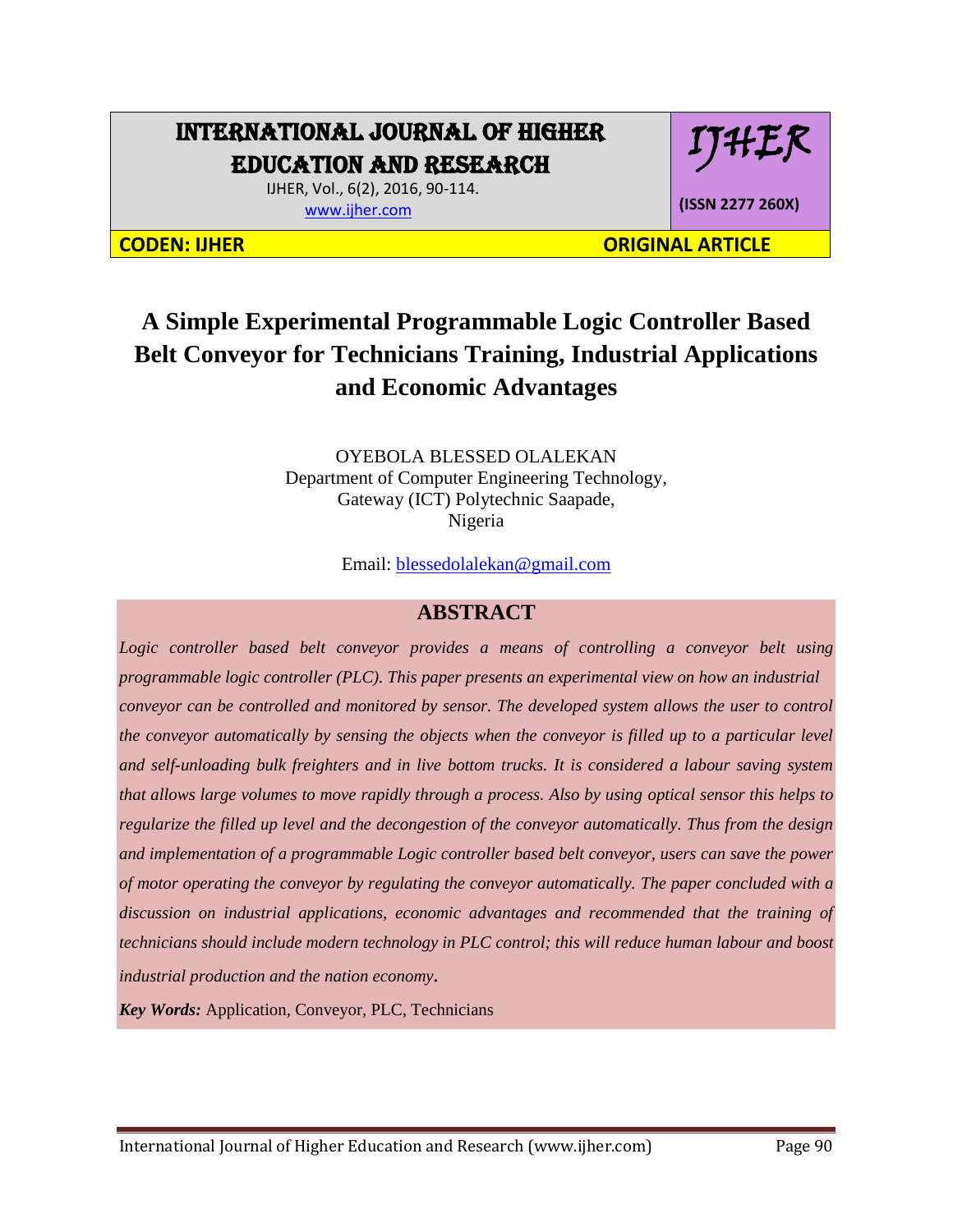#### **Citation of this article**

Olalekan, O.B. (2016). A Simple Experimental Programmable Logic Controller Based Belt Conveyor for Technicians Training, Industrial Applications and Economic Advantages. *International Journal of Higher Education and Research*, 6(2), 90-114. [www.ijher.com](http://www.ijher.com/)

#### **1. Introduction**

In the past, humans were the main Method for controlling a system. More recently electricity has been used for control. Early electrical control was based on relays. These relays allow power to be switched on and off without a mechanical switch. It is common to use relays to make simple logical Control decisions. The development of low cost computer has brought the most recent revolution. The Programmable Logic Controlled Conveyor is emphatically used where conveyor jamming and decongestion can be monitored or controlled. This project will save the power of motor operating the conveyor by regulating the conveyor automatically i.e. the conveyor actuates only when a tag is sensed.

## **1.1 Logic Control and Sequencing**

 A logic control system is a switching system whose output at any moment is determined exclusively by the value of inputs. A logic control system has no memory and does not consider any previous values of the input signals in determining the output signal. Neither does it have any operating characteristics that perform as a function of time, [11]. A sequencing system is one that uses internal timing devices to determine when to initiate changes in output variables. There are three basic elements of Logic Control, which are also called Logic Gates: AND, OR and NOT [4]. There are other elements which are derived from these three basic elements above like NOR, and NAND, etc. A motor has one start and one stop button. Being power to motor the output, construct the logic flow diagram and, the truth table, Figure 1 and Figure 2.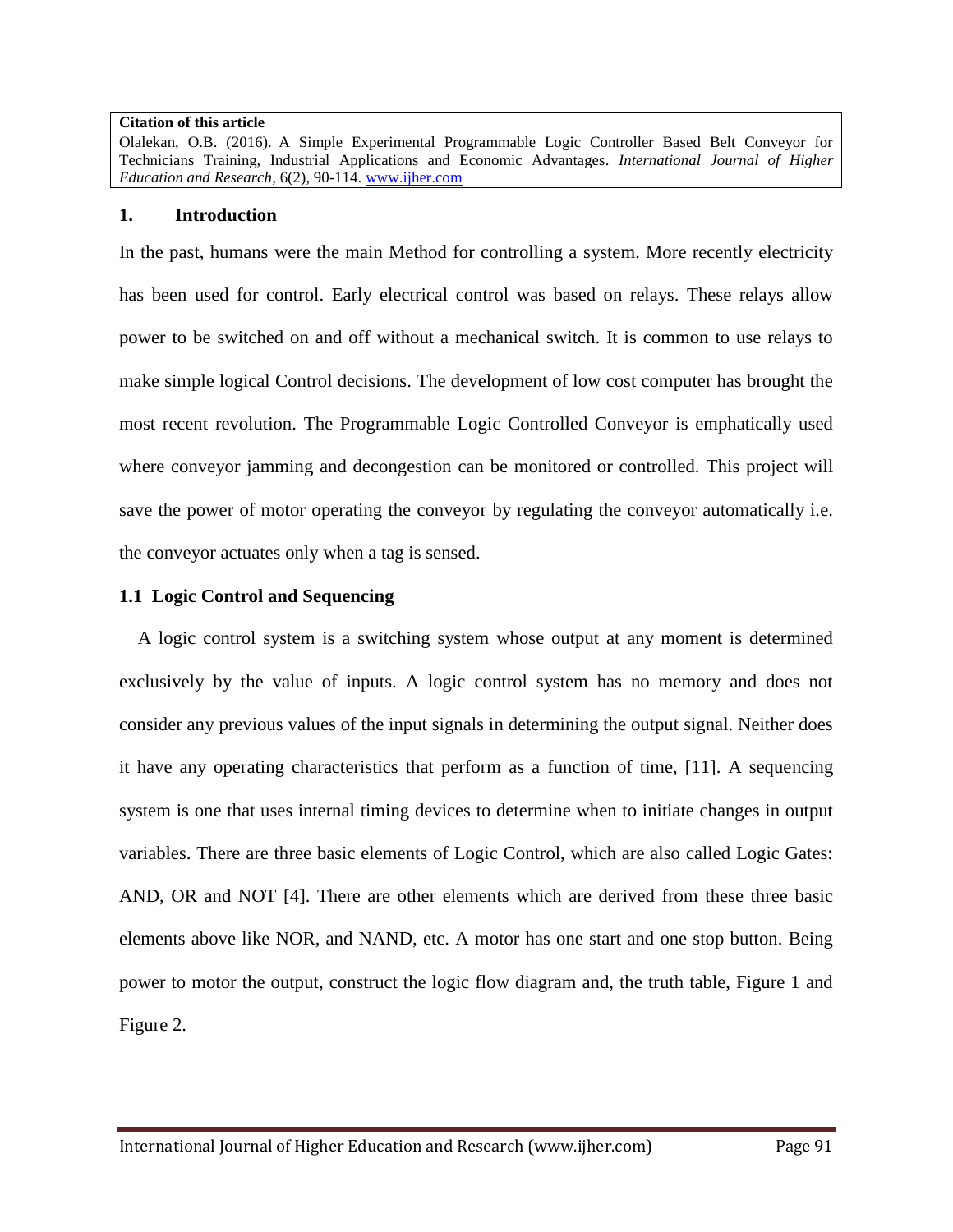

**Figure 1** (a) Pushbutton switch; (b) Its truth table; (c) Its logic network diagram



**Figure 2** Symbols for common logic and sequence components in a ladder logic diagram By selecting ladder logic as the main programming method, the amount of retraining needed for engineers and trades people was greatly reduced. Modern control systems still include relays, but these are rarely used for logic. A Relay is a simple device that uses a magnetic field to control a switch, when a voltage is applied to the input coil; the resulting current creates a magnetic Field. The magnetic field pulls a metal switch (or reed) towards it and the contacts touch, closing the switch. The contact that closes when the coil is energized is called normally open. The normally closed contacts touch when the input coil is not energized. Relays are normally drawn in schematic form using a circle to represent the input coil. The output contacts are shown with two parallel lines. Normally open contacts are shown as two lines, and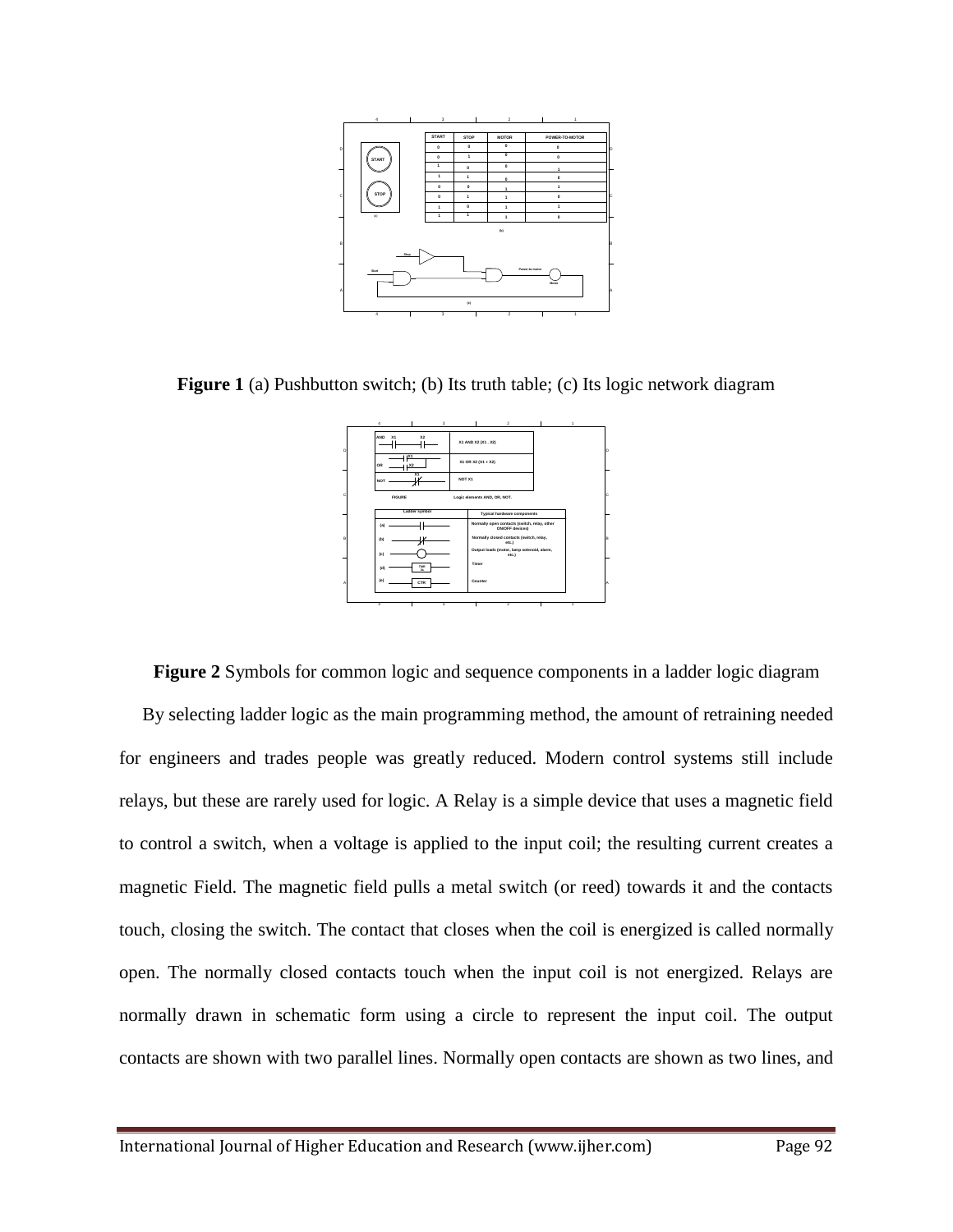will be open (non-conducting) when the input is not energized. Normally closed contacts are shown with two lines with a diagonal line through them [12].

 Conveyor belts and roller systems are part of everyday life. Supermarket tills have them, warehouse delivery systems rely on them and airports couldn't function without them. In heavy industry they are used in mining and other extractive industries to move spoil and overburden from the original site to a place where it can be treated or retained for reuse once the mining possibilities are exhausted. These days, conveyor systems are manufactured to have a combination of strength and durability; they can withstand both outdoor and indoor use and can run for great distances and in all weather conditions [6].

The PLC components are housed in a suitable cabinet designed for the industrial environment. A commercially available PLC is shown in Figure 8 [13]. The input module and output module are the connections to the industrial process that is to be controlled. The inputs to the controller are signals from limit switches, pushbuttons, sensors, and other on off devices. In addition, as we will describe later, larger PLCs are capable of accepting signals from analog devices of the type modeled. The outputs from the controller are on/off signals to operate motors, valves, and other devices required to actuate the process. The processor is the central processing unit (CPU) of the programmable controller [9]. It executes the various logic and sequencing functions by operating on the PLC inputs to determine the appropriate output signals. The processor is microprocessor very similar in its construction to those used in personal computers and other data-processing equipment. Tied to the CPU is the PLC memory, which contains the program of logic, sequencing, and other input/output operations. The memory for a programmable logic controller is specified in the same way as for a computer, and may range from 1k to over 48 k of storage capacity [7]. A power supply of 115V or 120V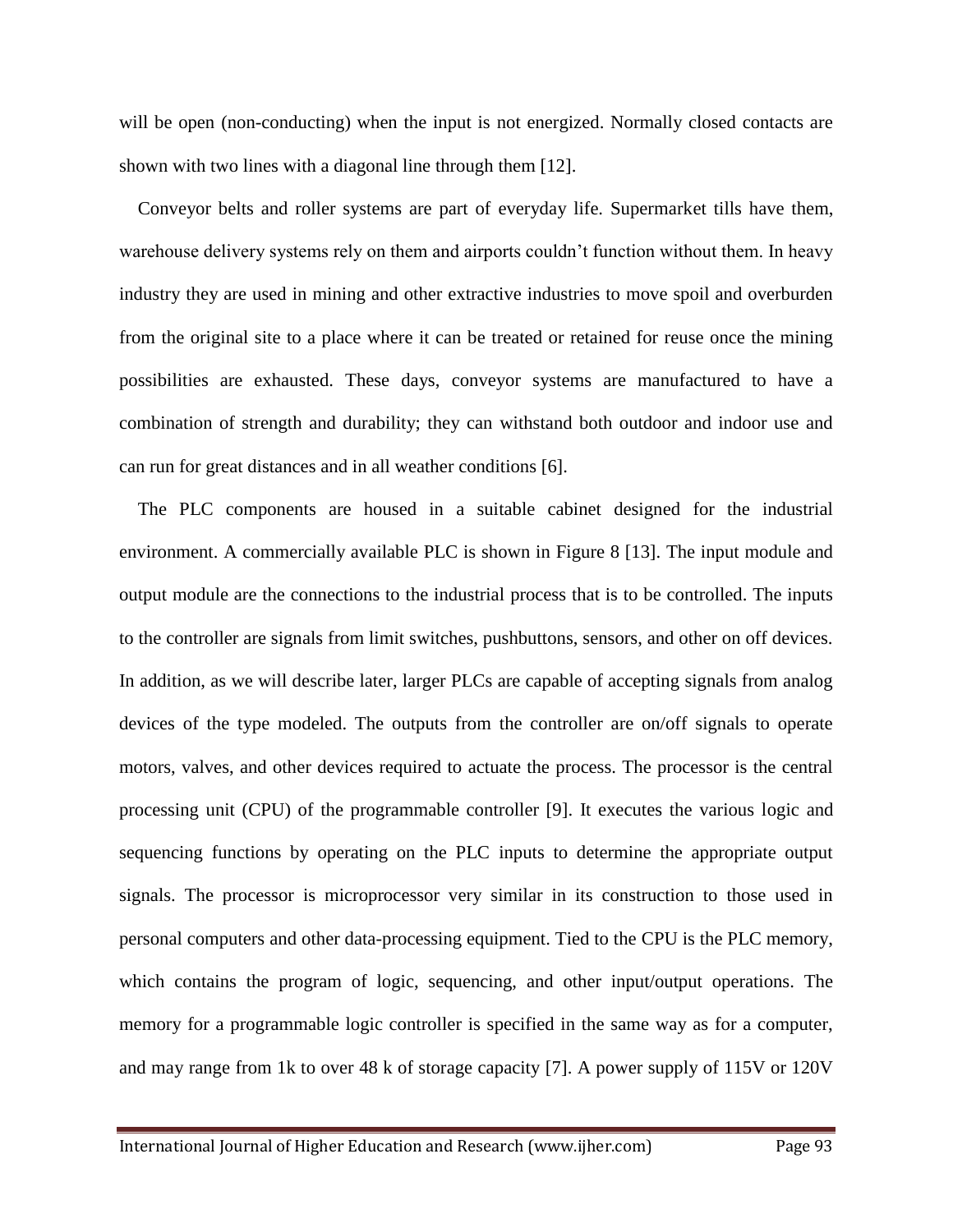ac is specially used to drive the PLC even though the components of the industrial process that are regulated may have a higher voltage and power rating than the controller itself.

#### **1.2 Programming the PLC**

 The PLC is programmed by means of a programming device. The programming device (sometimes referred to as a programmer) is usually detachable from the PLC cabinet so that it can be shared between different controllers. Different PLC manufactures provide different devices, ranging from simple teach pendant-type devices, similar to those used in robotics, to special PLC programming keyboards and CRT displays.

 Most of the programming methods in use today for PLCs are based on the ladder logic diagram. This diagram has been found to be very convenient for shop personnel who are familiar with circuit diagrams because it does not require them to learn an entirely new programming language [5]. What is required is a means of inputting the program into the PLC memory. There are various approaches for entering and interconnecting the individual logic elements. These include:

- I. Entry of the ladder logic diagram
- II. Low-level computer-type languages
- III. High-level computer-type languages
- IV. Functional blocks
- V. Sequential function chart

#### **2.2 Objectives of the study**

 In view of developing countries, this project is needful in training of technicians on PLC automation. The key objective of developing this module is to develop suitable experimental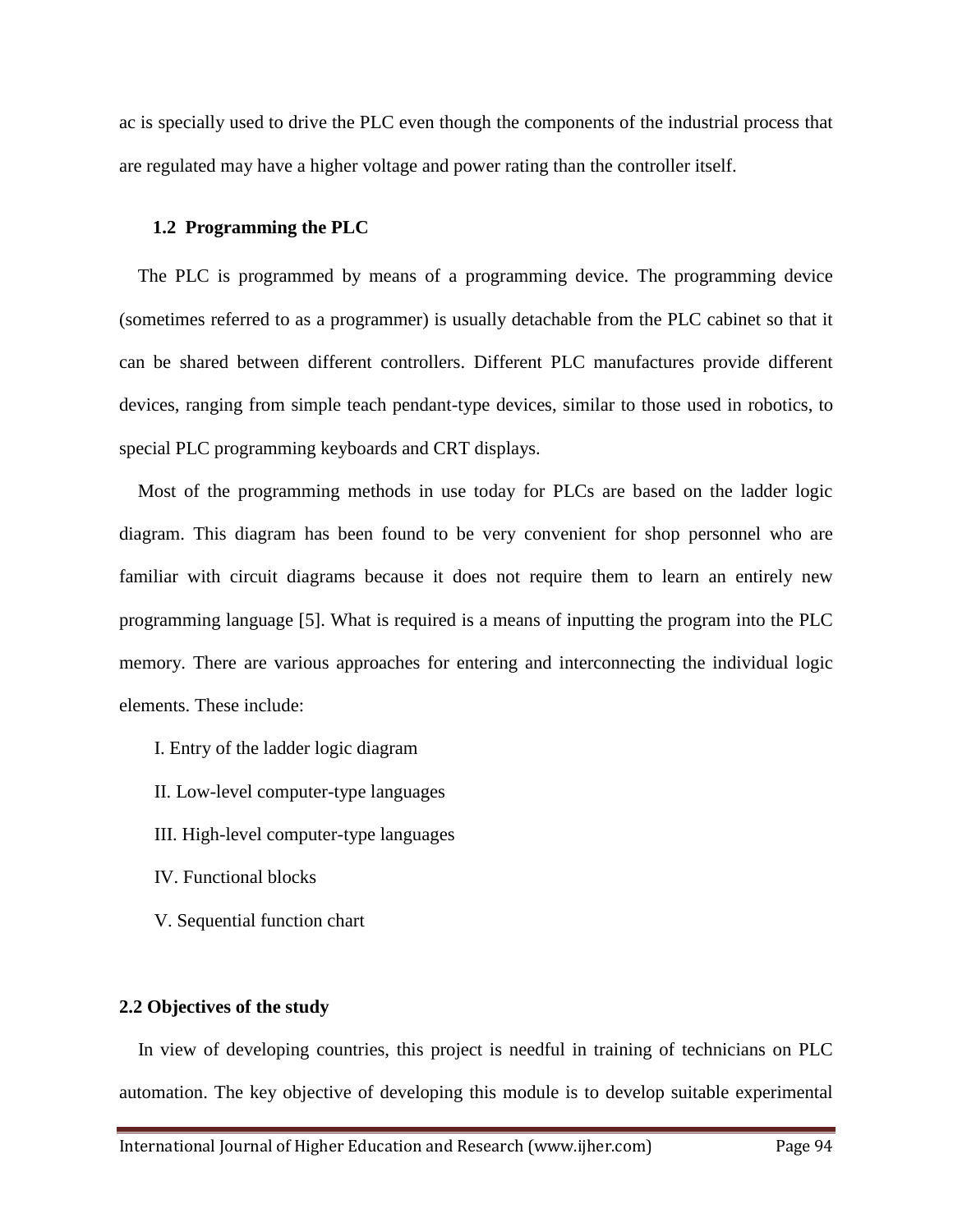conveyor belt using PLC for technicians training and demonstration. The study further briefly discussed on industrial applications, economic advantages of Programmable Logic Controller (PLC) Based Belt Conveyor.

#### **2. Proposed System**

 Control engineering has evolved over time. The advent of the PLC began in the 1970s, and has become the most common choice for manufacturing controls. PLCs have been gaining popularity on the factory floor and will probably remain Predominant for some time to come. Most of this is because of the advantages they offer [3].

- Cost effective for controlling complex systems.
- Flexible and can be reapplied to control other systems quickly and easily.
- Computational abilities allow more sophisticated control.
- Trouble shooting aids make programming easier and reduce downtime.
- Reliable components make these likely to operate for years before failure.

 A programmable logic controller (PLC) is a special form of microprocessor- Based controller that uses a programmable memory to store Instructions and to implement functions such as logic, sequencing, timing; Counting and arithmetic in order to control machines and processes are designed to be operated by engineers with perhaps a Limited knowledge of computers and computing languages. They are not designed so that only computer programmers can set up or change the Programs. Thus, the designers of the PLC have preprogrammed it so that the control program can be entered using a simple, rather intuitive, form Of language. The term logic is used because programming Is primarily concerned with implementing logic and switching operations, e.g. if A or B occurs switch on C, if A and B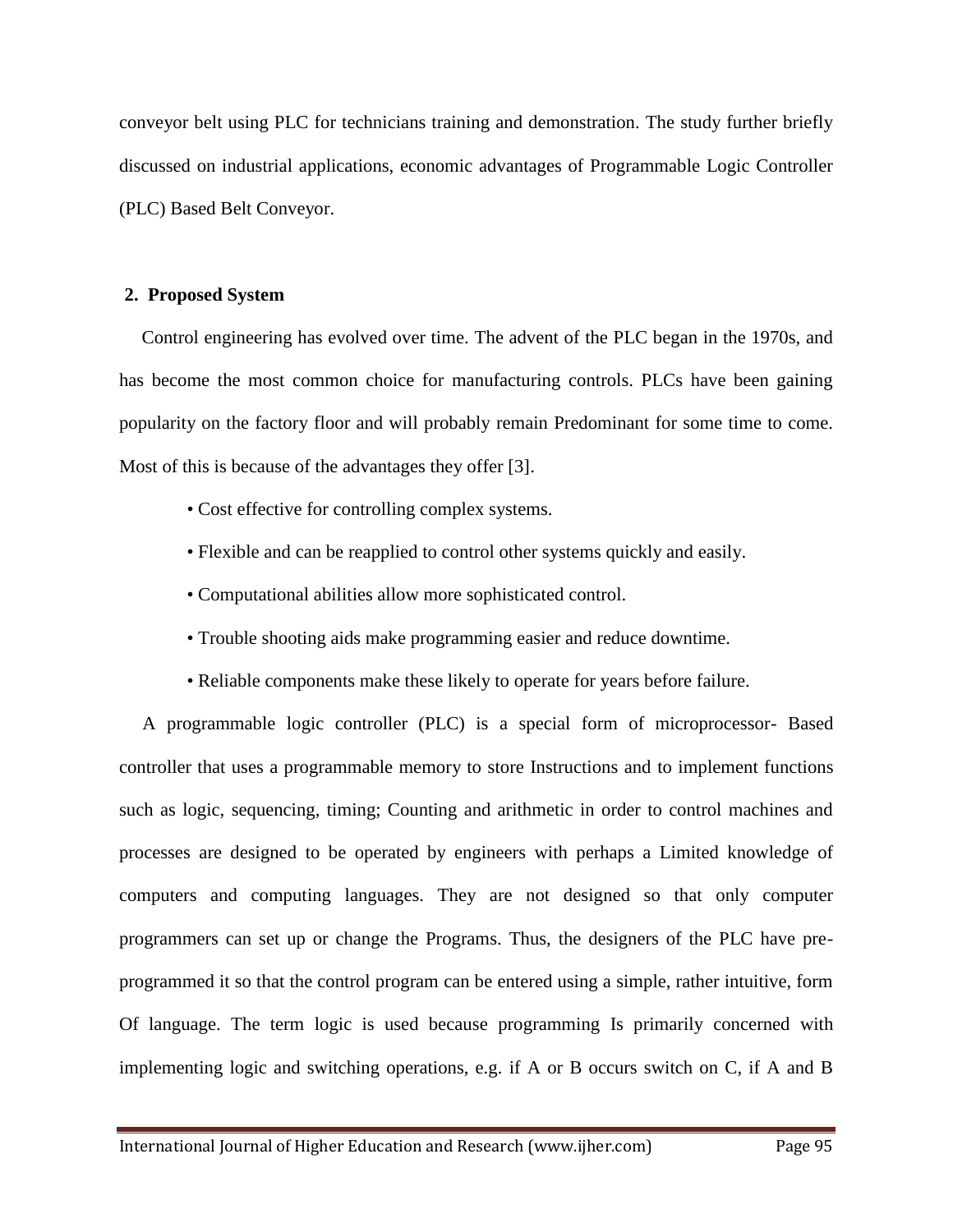occurs switch on D. Input Devices, e.g. sensors such as switches, and output devices in the system Being controlled, e.g. motors, valves, etc., are connected to the PLC. The Operator then enters a sequence of instructions, i.e. a program, into the Memory of the PLC. The controller then monitors the inputs and outputs According to this program and carries out the control rules for which it has been programmed, [15]. The proposed system consists of sensing section, input section, controller, programmer and output Section as show in block diagram, Figure 3.

#### **i. The Sensing Section**

 This section consists of limit switches, photoelectric sensors, push buttons etc. These incoming hardware devices provides input signal to the PLC. These devices are also called as field input devices. The term "field input" is used because this device provides incoming signals that are tangible items that you physically connect to PLC.



**Figure 3** General block diagram of the proposed PLC system

## **ii. Input Section**

This section is majorly divided into two parts:

First, the physical screw terminals, where incoming signal (input), from the field input devices (limit switch) are connected to the PLC. The second portion of the input section is the PLC's internal conversion electronics. This section converts and isolates the high-voltage input level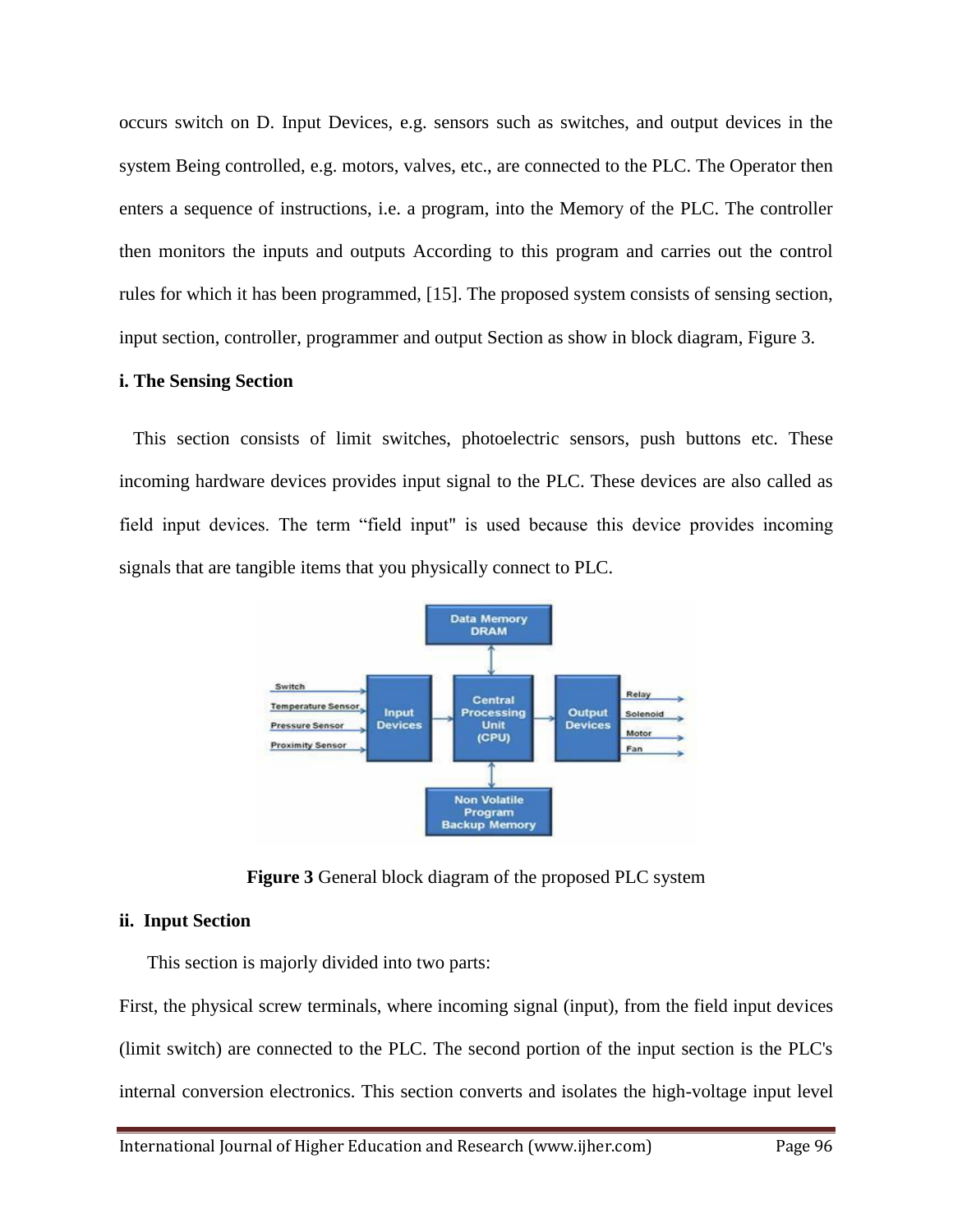from field input devices. High-voltage signals from field input devices are converted to  $+5$ volts direct current (VDC) for a valid ON input signal, and a 0 VDC for a valid OFF input signal. Incoming signal conversion and isolation is necessary because microprocessor components operate on  $+5$  VDC, whereas an input signal may be of 24 VDC, 120 volts alternating current (VAC), or 220 VDC. If 120 VAC signal is inputted, for example, into 5 VDC, circuit will quickly destroy your PLC.

#### **iii. Controller**

 The controller is also known as central processing unit (CPU), or simply as the processor. Central processing unit controls or supervises the entire process. The central processing unit solves the user program and apparently updates the status of the outputs.

#### **iv. Programmer**

 The programmer is a device used by the programmer or operator to enter or edit program instructions or data. The programmer can be hand-held unit, a personal computer, or an industrial computer programming terminal.

#### **v. Output Section**

 The ON or OFF status of the inputs are read and the information is used to solve the user ladder program and the updated signals is sent to the output section. The output section is simply a series of switches, one for each output point, that are controlled by CPU and are used to turn output field devices ON or OFF.

#### **vi. Conveyor Belt**

 There are two main industrial classes of belt conveyors; those in general material handling such as those moving boxes along inside a factory and those in bulk material handling such as those used to transport industrial and agricultural materials, such as grain, coal, ores, fines, and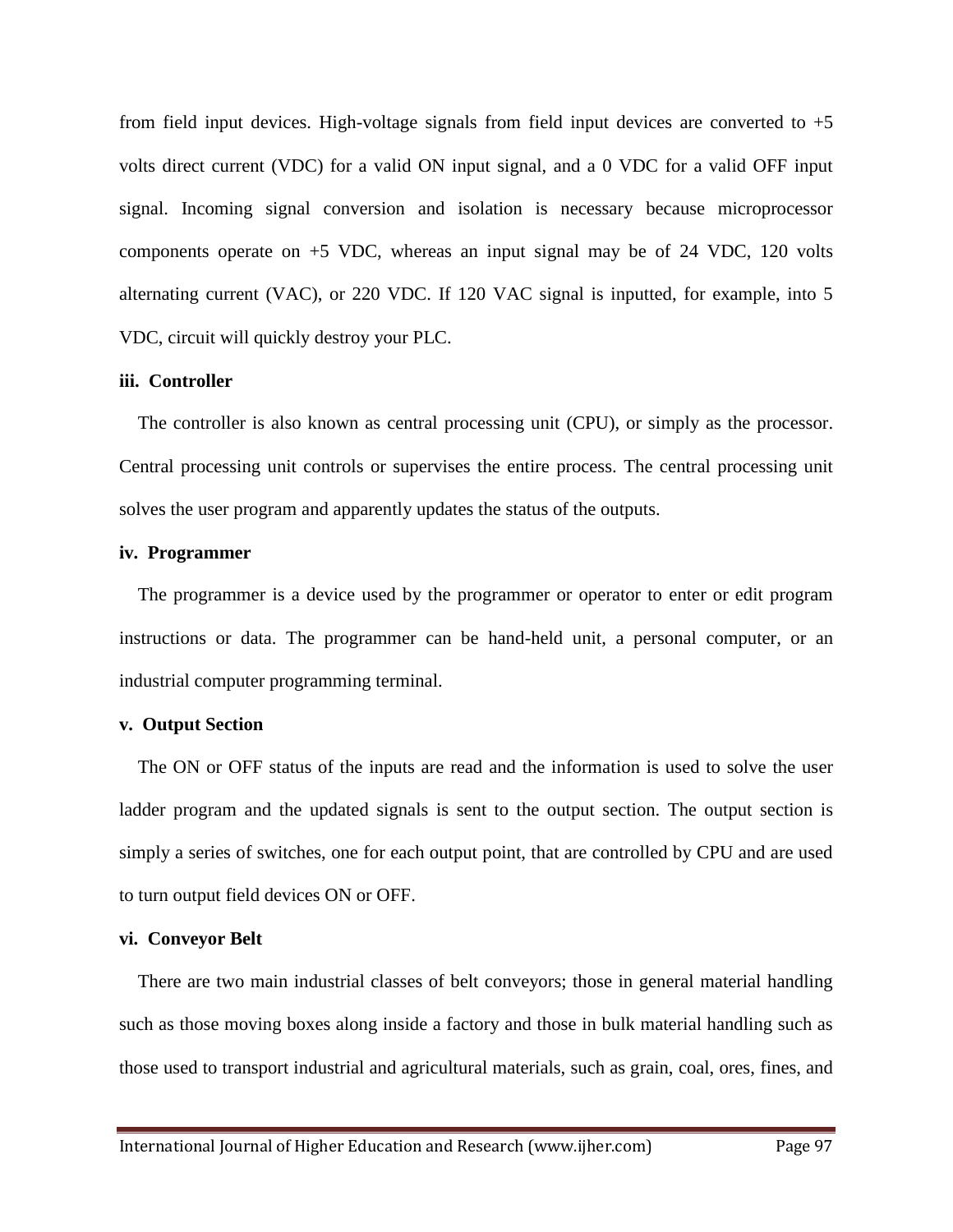lumps material. The belt consists of one or more layers of material. They can be made out of rubber. Many belts in general material handling have two layers. Programmable logic controller (PLC) has the great advantage that the same basic controller can be used with a wide range of control systems. There is no need to rewire. The result is a flexible, cost effective, system which can be used with control systems which vary quite widely in their nature and complexity? PLCs are similar to computers but whereas computers are optimized for Calculation and display tasks, PLCs are optimized for control tasks and the Industrial environment. Thus PLCs are: rugged and designed to withstand vibrations, temperature, humidity and noise.

## **3. Experimental PLC Controlled Conveyor Belt Integrated Component**

 In an attempt to implement the proposed system, it was divided into two parts which are hardware and software. The constructed system hardware, Figure 12, components comprise of Electric motor, the infrared sensor and reflector, the conveyor belt with roller, contactor and PLC.

#### **i. Electric motor**

 Electric motor is used to drive the conveyor pulley sequel to electric signal from the contactor as relayed by the PLC. Three-phase (Squirrel Cage) Induction Motor, Figure 4, is used because of its simplicity and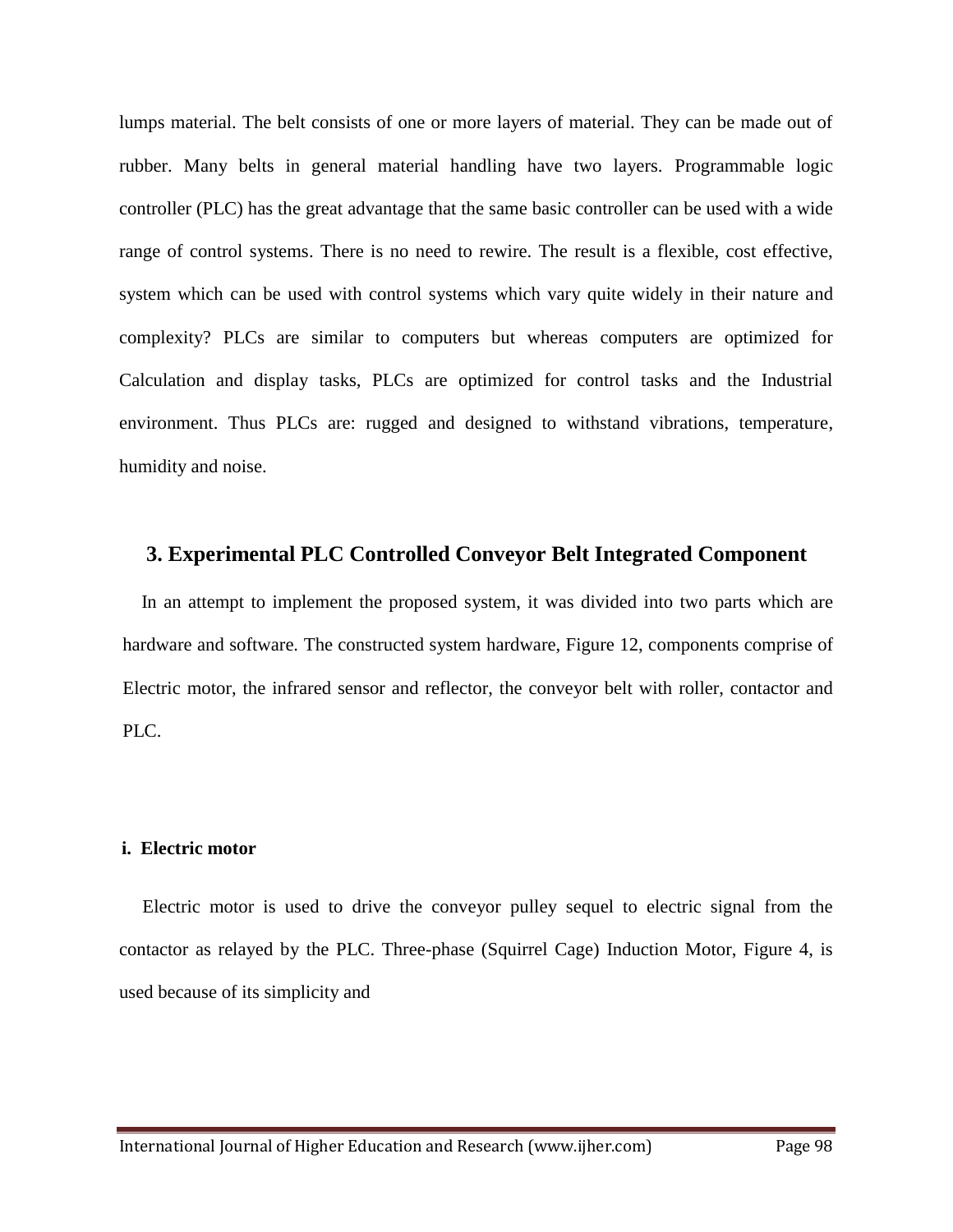#### **Figure 4** Electric motor drive

trouble free features, it is the type of motor most commonly employed for industrial use, with three essential parts, namely the stator frame, the stator windings and the squirrel cage rotor.

**ii. The Infrared sensor and reflector:** two infrared sensors, Figure 5a and b, with reflector glass were placed sideward along the motion belt to mainly sense level of load at the carriage source and destination. When the load is loaded to the extent that the transmitted infrared can no longer be received by the receiving infrared sensor; this triggers a move forward motion to carry the load to the destination. At the receiving end the infrared sensor send stop-drive signal to the motor via the embedded logic sequence in the PLC. When both sensors notice load presence, the PLC will direct the motor to stop until when either the sensors is free of load before next move decision can be taken.



**Figure 5** Infrared sensor (a) and reflector (b)

**iii. The conveyor belt and the roller:** The conveyor belt, Figure 6, carries the load through a constructed metal frame from the source to the destination. It is a wide belt supported by two rollers along motion path. The pulley moves forward and backward in response to motor drive direction.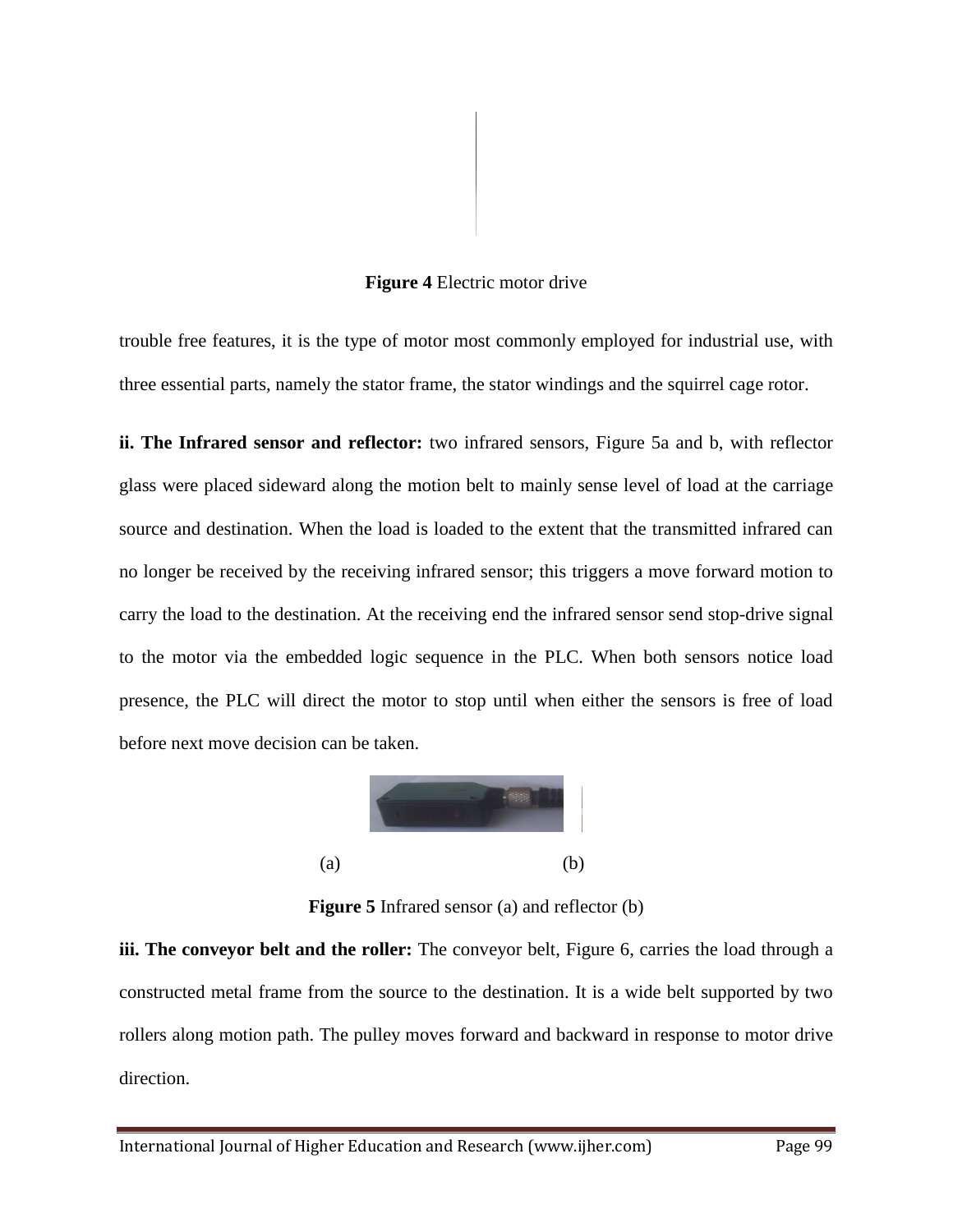

**Figure 6** Conveyor belt with roller

iv. Contactor: This, Figure 7, typically has multiple contacts, and those contacts are usually normally-open, so that power to the electric motor is shut off when the coil is de-energized.

 It is used to control the three-phase electric motor. The main function of a contactor was to make or break the circuit on receiving a

command from the PLC.



**Figure 7** Contactor

**iv. The PLC**

**Figure 8** Picture of a programmable logic controller

**3.2 PLC Software Design**

**3.2 1. PLC Logic Control**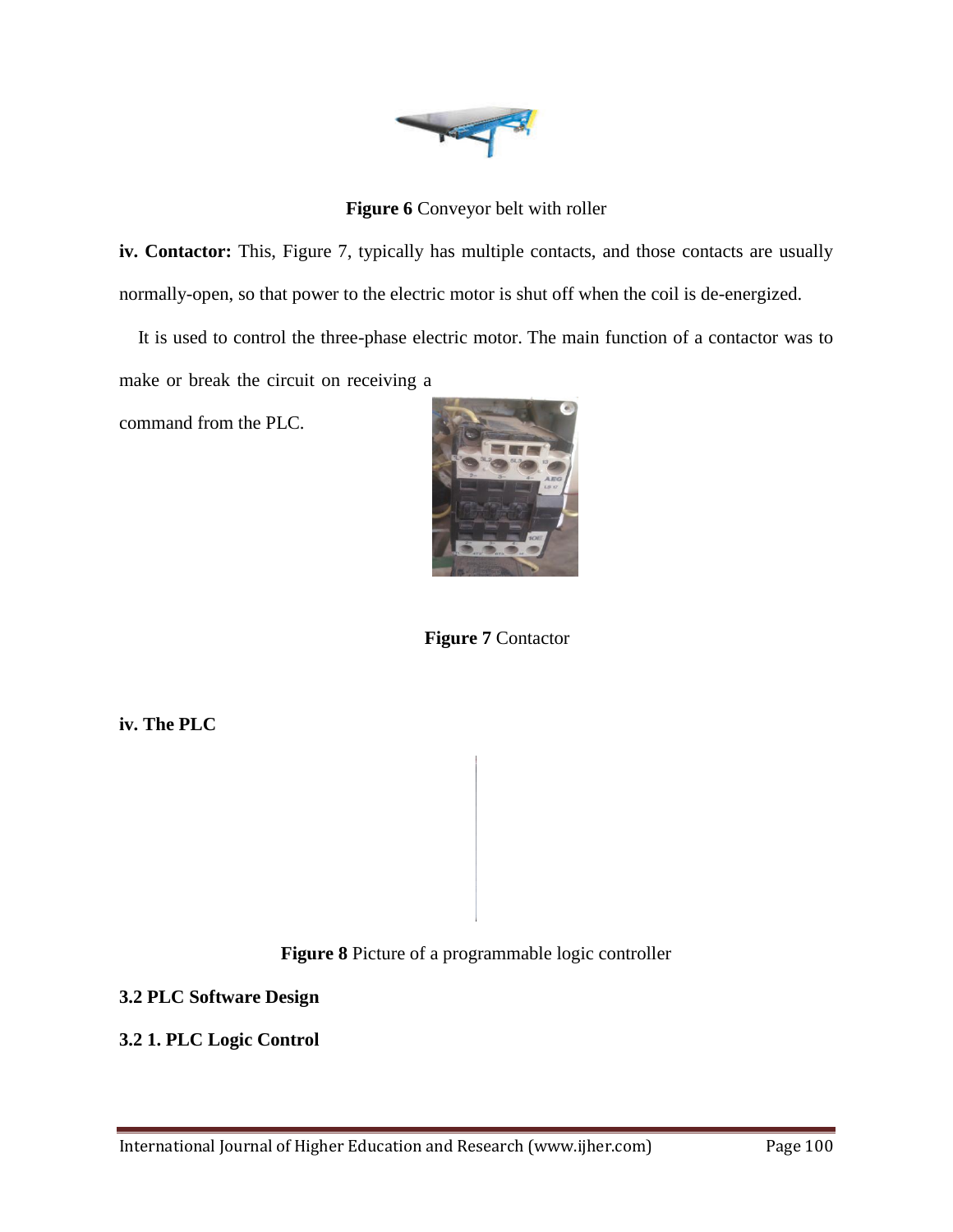Ladder logic is the main programming method used for the PLC programming. Ladder logic has been developed to mimic relay logic. The PLC follows the instructions stored in memory. Each instruction given by the programmer is placed in PLC memory in ascending order. A list of instruction is called as the user ladder program. Instructions are registered into the PLC's memory; the desired instructions for the PLC to carry out were transferred to the controller memory using a personal computer. The first step was to develop the user ladder program, Figure 3. Once the user ladder program is verified for correctness, the next step is to download the program into the processor's memory. The process of transferring the user defined PLC program from personal computer's memory into PLC memory is called as downloading the program. But before downloading the user program, the processor must be in program mode. If all the inputs and outputs signals are wired to the correct screw terminals, the processor can be put in run mode. In run mode, the program will continuously run and solve the programmed instructions. The process of solving the programmed instruction is sometime called as solving the logic. This constant running of the program in a PLC is called as scanning. When the PLC is switched into the program mode, all outputs from the PLC are forced OFF regardless of their rung logic status, and the ladder I/O scan sequence is halted. Run mode is used to execute the user program. Input devices are monitored and output devices are energized accordingly. Test mode is used to operate or monitor the user program without energizing any outputs. Remote mode allows the PLC to be remotely changed between program and run mode by a personal computer connected to the PLC processor.

#### **3.2.2 Entry of the Ladder Logic Diagram**

 The first method involves direct entry of the ladder logic diagram into the PLC memory. This method requires the use of a keyboard and CRT with limited graphics capability to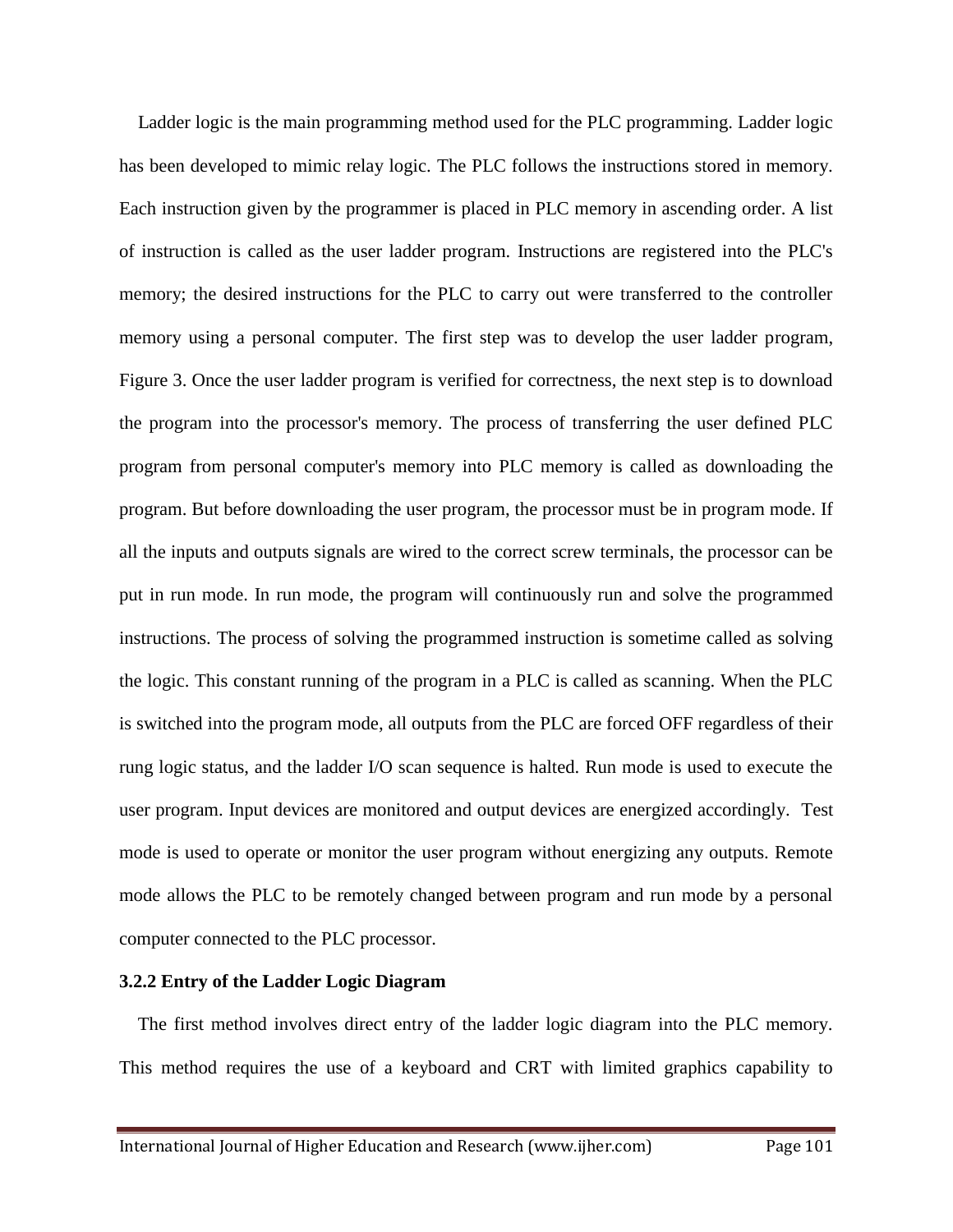display symbols representing the components and their interrelationships in the ladder logic diagram. The PLC keyboard device is often designed with keys for each of the individual symbols. Programming is accomplished by inserting the appropriate components into the rungs in the ladder diagram. The components are of two basic types: Contacts and coils. Contacts are used to represent loads such as motors, Solenoids, relays, timers and counters in effect; the programmer inputs the ladder logic circuit diagram rung by rung into the PLC memory with the CRT displaying the results for verification.

#### **Ladder Logic**

 The ladder logic programming window, Figure 9, was used to program the PLC. Ladder logic is the main programming method used for PLCs. Ladder logic has been developed to mimic relay logic. The decision to use the relay has objectives: knowing the general PLC issues, writing simple ladder logic programs, understand the operation of a PLC and the PLC history.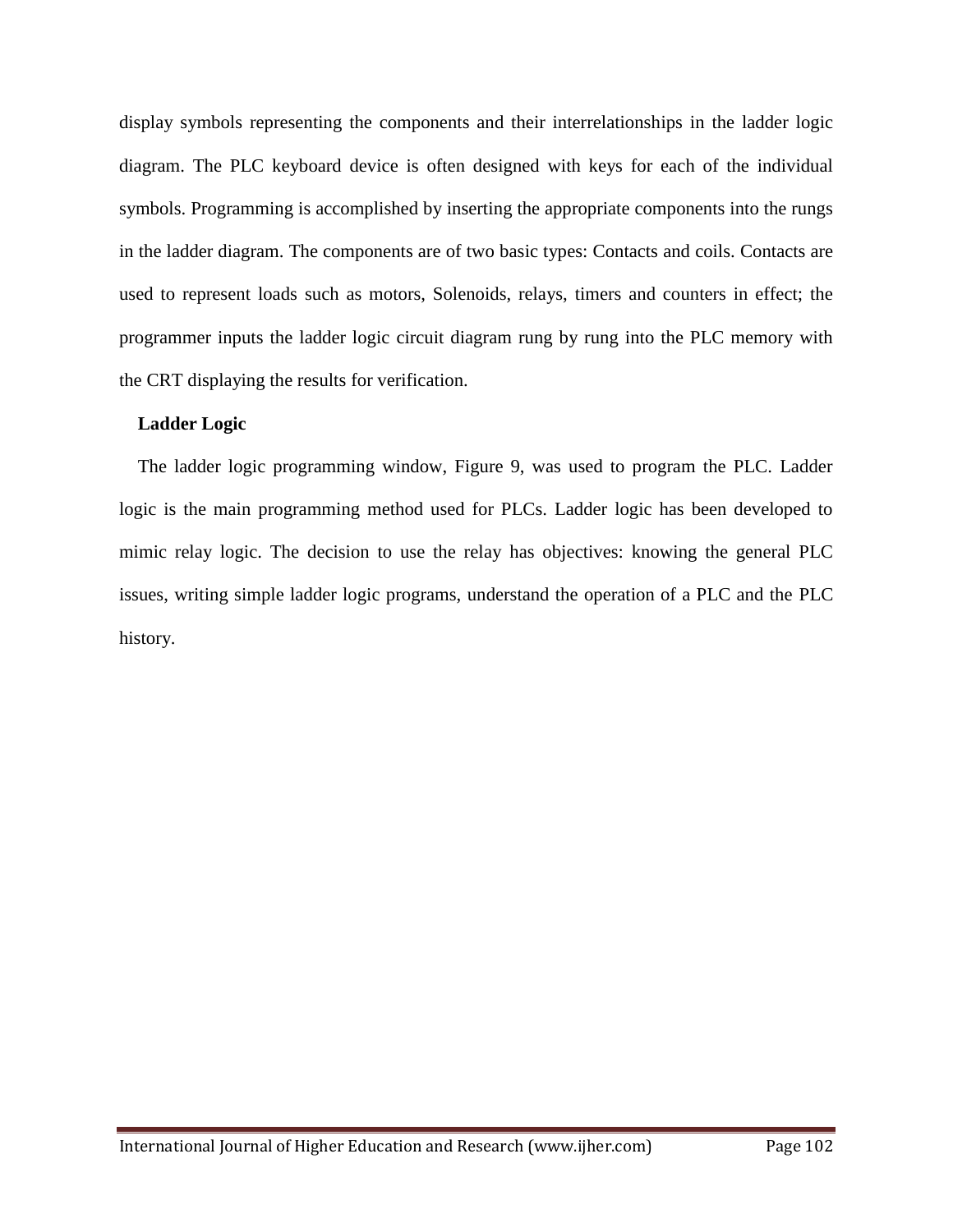| WinProLadder [project 1.pdw] - [Ladder Diagram - Main_unit1]                                                                                                                                                                                                                   |                                                    |                |  |  |  |  |  |  |                            | $\Box$<br>$\Sigma$<br>и |
|--------------------------------------------------------------------------------------------------------------------------------------------------------------------------------------------------------------------------------------------------------------------------------|----------------------------------------------------|----------------|--|--|--|--|--|--|----------------------------|-------------------------|
| $\boxed{\mathbb{Z}}$ File<br>$ \sigma$<br>Edit View<br>Project Ladder PLC Tool Window Help                                                                                                                                                                                     |                                                    |                |  |  |  |  |  |  |                            |                         |
| $\frac{\text{OR6}}{\text{AND}}$<br>Dé<br>$\cdot$ $\blacksquare$<br>Ï,<br>響                                                                                                                                                                                                     |                                                    |                |  |  |  |  |  |  |                            |                         |
| 礒<br>$\sim \overline{q}q$ :<br>F)<br>$\frac{1}{2}$<br>$\bullet$ $\frac{m}{B}$ :<br><b>、创</b><br>ዹ<br>$\mathbf{v} \in \mathbb{R}^{n \times \frac{m}{\mathbf{p}}$<br>ŏ<br>圆圆术<br>體變<br>盟<br>▼脚<br>$\pmb{\mathrm{v}}$<br>$\bar{\mathbf{v}}$<br>$\bar{\mathbf{v}}$<br>$\mathbf{v}$ |                                                    |                |  |  |  |  |  |  |                            |                         |
| 身情情性性の役の<br>$\mathcal{R}^0_{\mathsf{R}}$<br>$E$ X X $\vec{X}$<br>$\overline{\mathbf{s}}$<br>$R$ $T$<br>O<br>$\gamma_{\rm r}$<br>情<br>$\rightarrow$<br>T,<br>lv.<br>'N.                                                                                                         |                                                    |                |  |  |  |  |  |  |                            |                         |
| E-C Project1 [FBe-20MC]                                                                                                                                                                                                                                                        | $\frac{1 \times 1}{2}$ $\sqrt{0.000}$<br>KO.<br>ťΪ | X1<br>ΪŦ       |  |  |  |  |  |  | Y <sub>0</sub><br>$^{(+)}$ |                         |
| 中容 System Configuration<br>Ladder Diagram<br>由 Table Edit<br>山 <b>路</b> Comment<br>Status Page<br><b>E- I/O</b> Numbering                                                                                                                                                      |                                                    | Y <sub>0</sub> |  |  |  |  |  |  |                            | $\epsilon$              |
|                                                                                                                                                                                                                                                                                | N001                                               | Ιŀ             |  |  |  |  |  |  |                            | $\mathcal{L}$           |
|                                                                                                                                                                                                                                                                                |                                                    |                |  |  |  |  |  |  |                            |                         |
|                                                                                                                                                                                                                                                                                | <b>NO02</b>                                        |                |  |  |  |  |  |  |                            | $\alpha$                |
|                                                                                                                                                                                                                                                                                | <b>NO03</b>                                        |                |  |  |  |  |  |  |                            | $\epsilon$              |
|                                                                                                                                                                                                                                                                                | <b>NO04</b>                                        |                |  |  |  |  |  |  |                            | $\alpha$                |
|                                                                                                                                                                                                                                                                                |                                                    |                |  |  |  |  |  |  |                            | $\alpha$                |
|                                                                                                                                                                                                                                                                                | <b>NO05</b>                                        |                |  |  |  |  |  |  |                            |                         |
|                                                                                                                                                                                                                                                                                | <b>NO06</b>                                        |                |  |  |  |  |  |  |                            | $\alpha$                |
|                                                                                                                                                                                                                                                                                | <b>NO07</b>                                        |                |  |  |  |  |  |  |                            | $\mathcal{L}$           |
|                                                                                                                                                                                                                                                                                | <b>NO08</b>                                        |                |  |  |  |  |  |  |                            | $\alpha$                |
|                                                                                                                                                                                                                                                                                |                                                    |                |  |  |  |  |  |  |                            |                         |
|                                                                                                                                                                                                                                                                                | <b>NO09</b>                                        |                |  |  |  |  |  |  |                            | $\alpha$                |
|                                                                                                                                                                                                                                                                                | N010                                               |                |  |  |  |  |  |  |                            | $\alpha$                |
|                                                                                                                                                                                                                                                                                | $\overline{N011}$                                  |                |  |  |  |  |  |  |                            | $\alpha$                |
|                                                                                                                                                                                                                                                                                |                                                    |                |  |  |  |  |  |  |                            |                         |

**Figure 9** Ladder Logic Program Window

# **3.2.3 The System Operation Flow Chart**

The system operation, Figure 10, was in sequential order.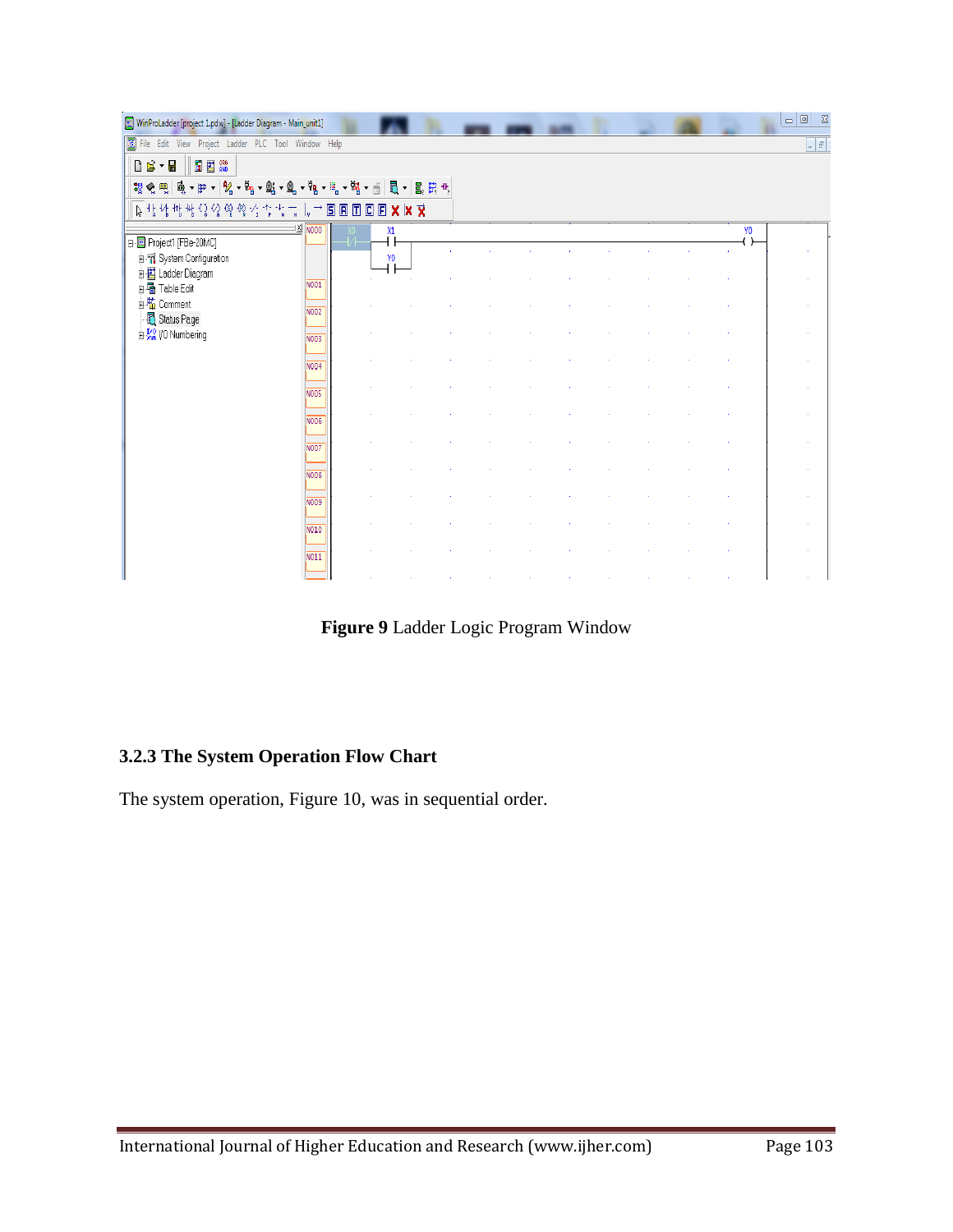

# **4.0 Experimental Testing**

 The stages involved in the construction of the proposed systems are: design validation, welding implementations and testing.

# **4.1 Design Validation**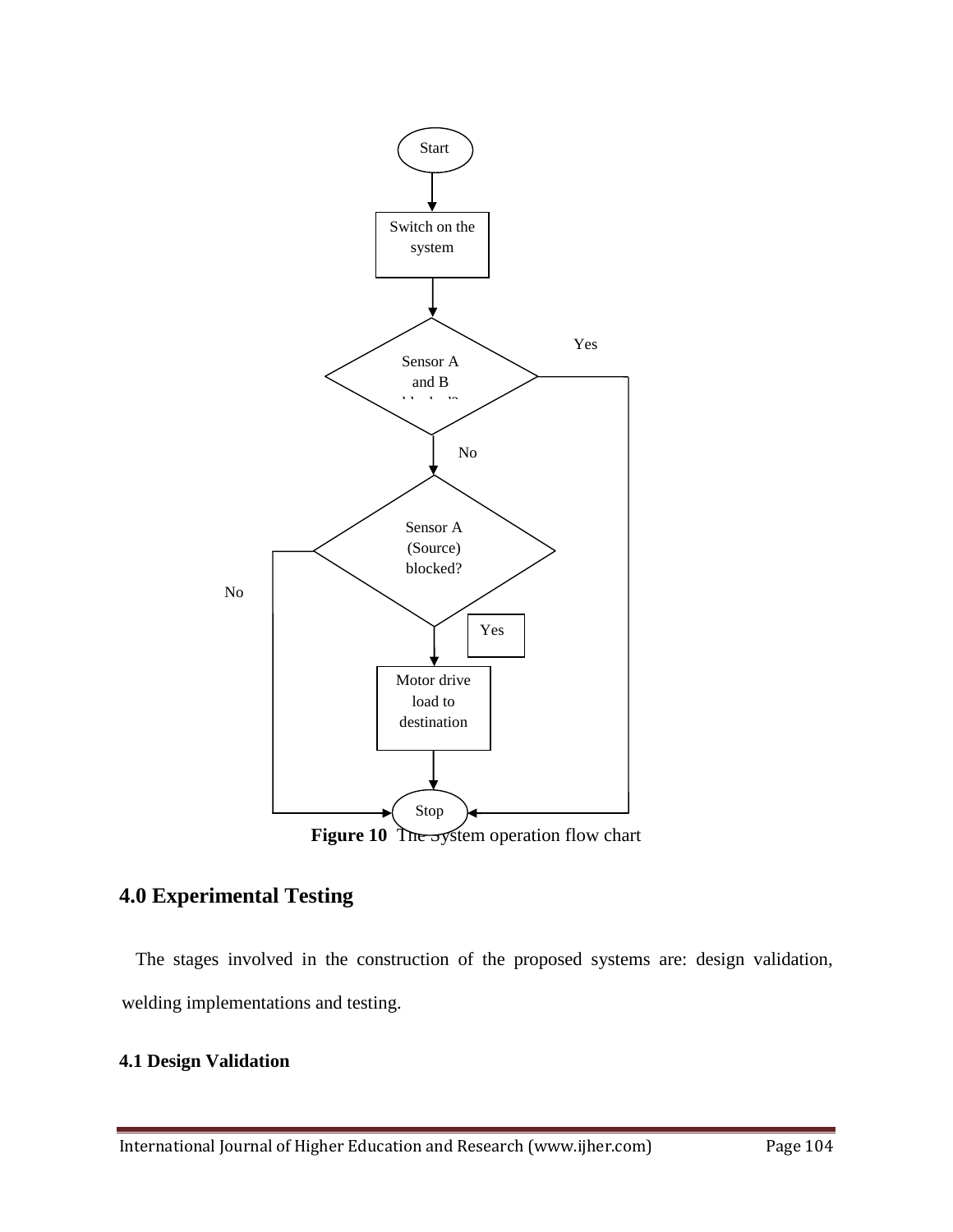The Ladder Logic development was taking into consideration with some parameters such as signal levels between components, compatibility of signals and components, cost and availability of components. A very important advantage of design validation is the use of Ladder logic software to simulate the operation before implementation.

#### **4.2 Welding implementations**

 The major factors considered for the selection of materials include operating environment, quality and availability of materials. The principal material used for the construction is less weight square steel pipe. The welding and fabrication of PFBR equipment are carried out by combination of gas tungsten arc welding and shielded metal arc welding process. The welding is carried out using 16-8-2 filler wires and E 316-15 electrodes with controlled heat input to minimize the distortion and dimensional deviations. The welding procedure is qualified with stringent destructive and non-destructive examinations & testing before executing welding on the actual design.

#### **4.3 Testing and Result**

Testing without and with object were conducted**.** The test instrument used for examining logic signal, testing and troubleshooting applications in the course of the project were: digital multimeter, logic probe, and oscilloscope. Testing involve

troubleshooting the hardware to detect, isolate and correct internal or external fault such as malfunction in the internal circuitry, input or output shorted to ground.

The testing was carried out in stages.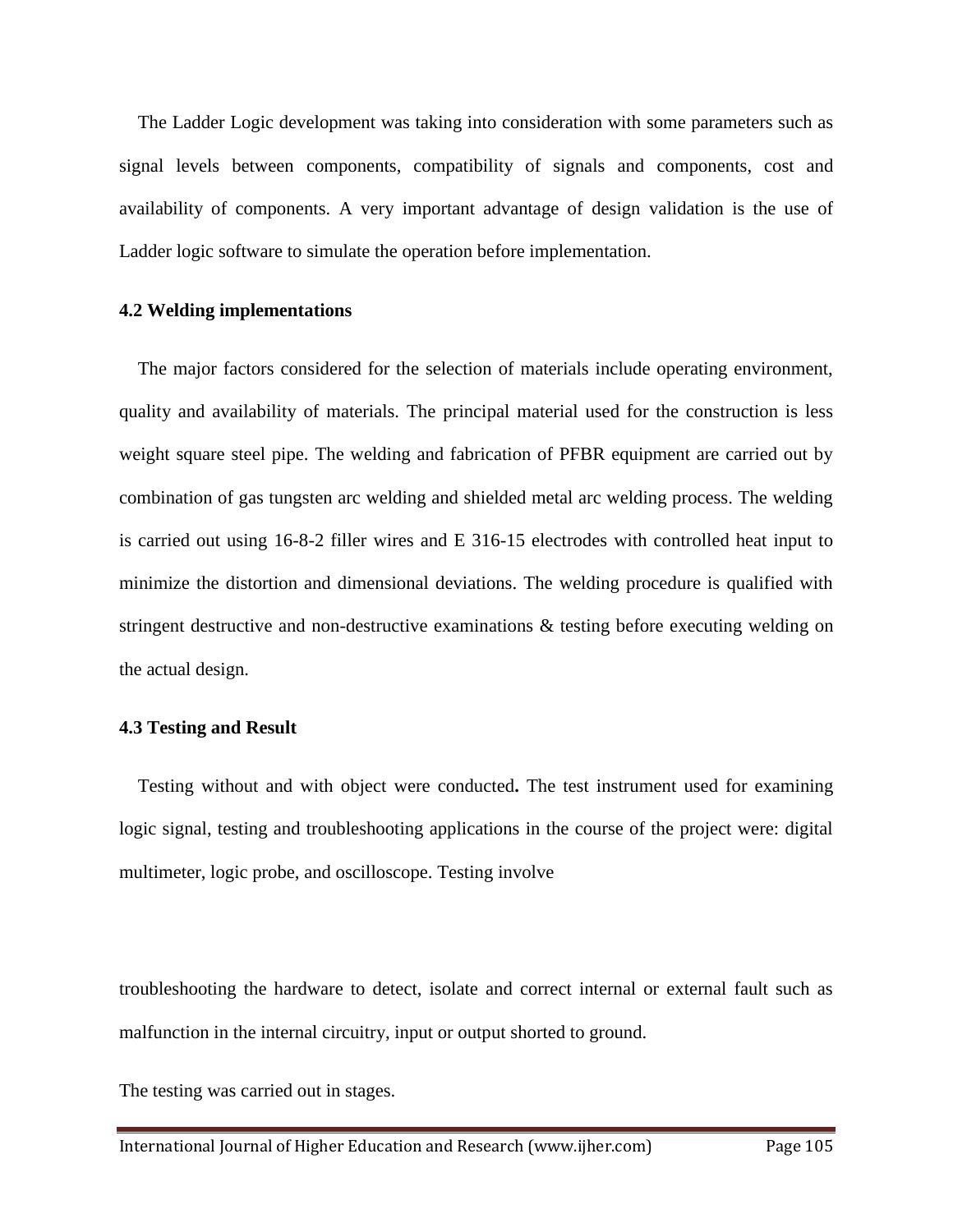I. The electric motor and contactor were first tested using the multimeter in order to check for their state of performance.

II. The sensor unit circuitry was tested to ascertain the degree of sensitivity. An object was used to interrupt the infrared sensor light rays. The voltage levels at the output were observed with the aid to a digital multimeter.

III. Also, the PLC control circuit was tested by applying logic '1' or '0' to point A and B of the circuit. When logic '1' is applied, the motor rotate in a clockwise direction. Logic '0' will never activate the motor.

IV. After the proper testing of the components and found to be working perfectly, the entire system was tested. Series of programs {ladder logic} were written and tested before the working program was fully achieved. The circuit worked perfectly as designed. The load carriage capacity was also observed during the testing.

Load carriage Response Curve, Figure 11, for 5 Kg load to move from starting point 'A' to destination point 'B' on the pulley was in average of 3.5 seconds. The delay time was mainly due to the pulley-roller friction, load weight and the driving motor torque strength. This is acceptable for demonstration purpose.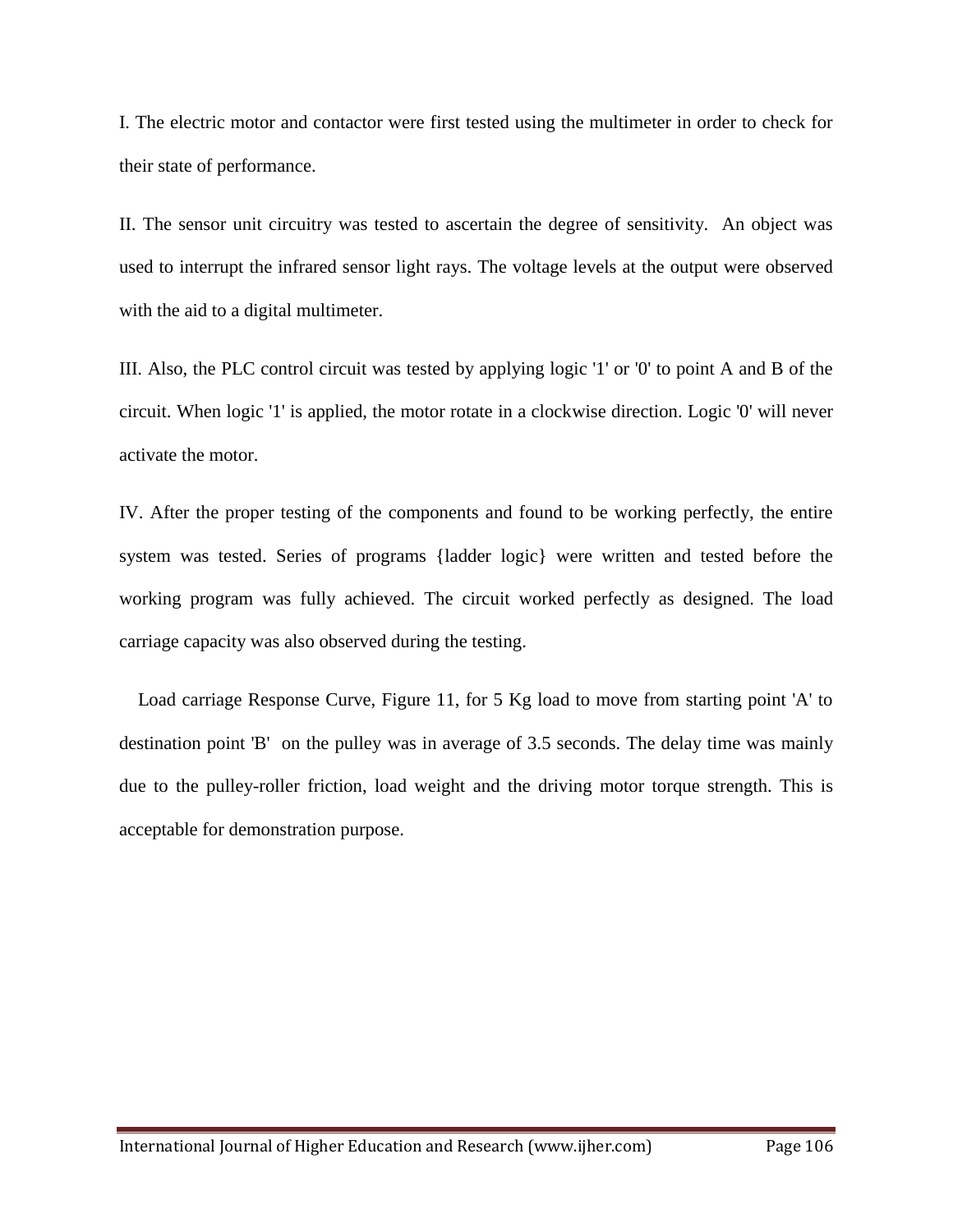

**Figure 11** Load carriage response curve

# **4.4 Packaging**

After proper testing was conducted, the packaging of the design into a model and casing was considered. The connecting wires were properly connected and well insulated, also the wires were well packed, Figure 12, and bounded together.

**Figure 12** Constructed System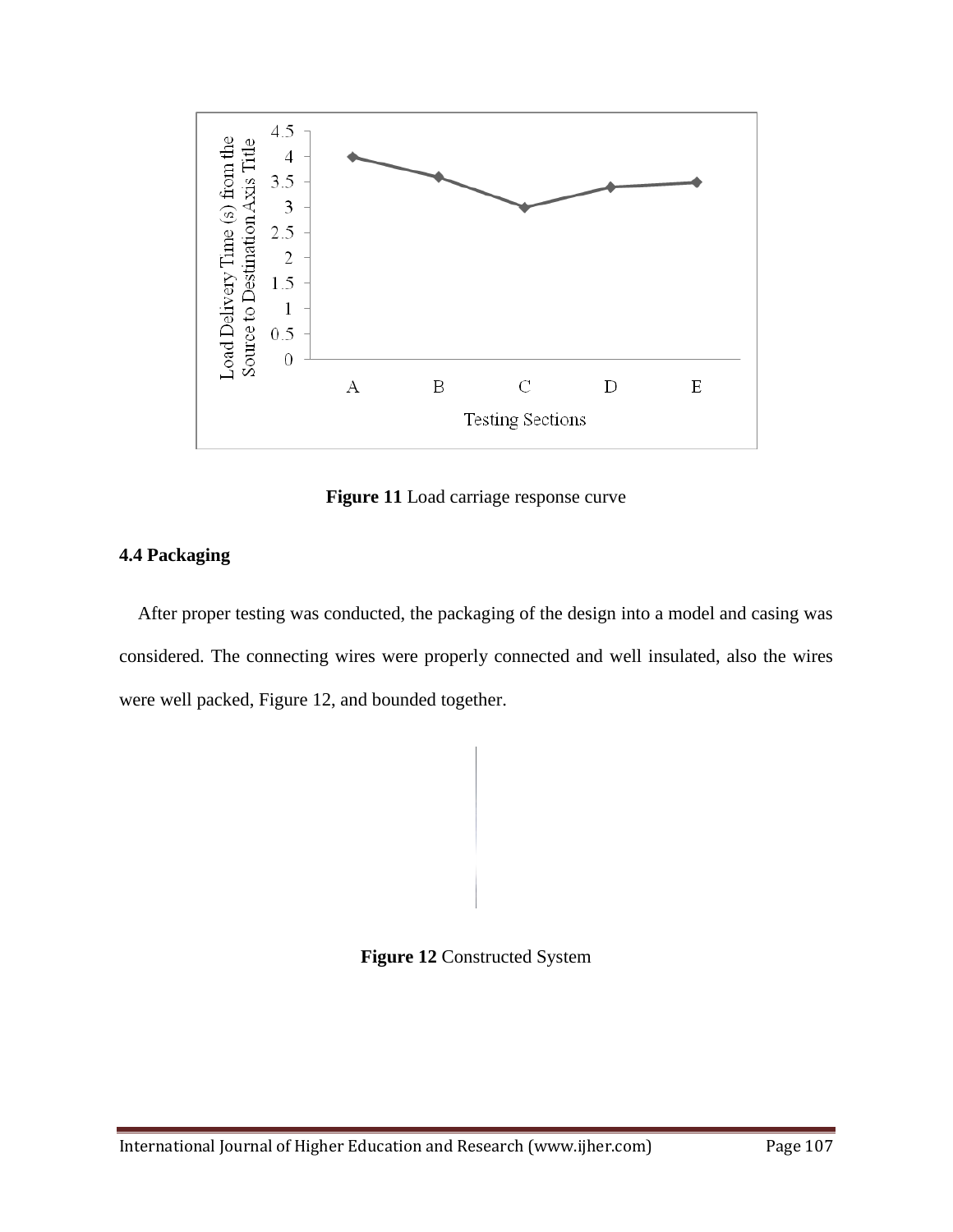## **5.0 Applications of Programmable Logic Controller Based Belt**

# **Conveyor**

 It can be used for different applications and, via the program installed in its memory, provides the user with a simple means of changing, extending and optimizing control processes [2]. The biggest benefit in using a PLC is the ability to change and replicate the operation or process while collecting and communicating vital information.

#### **Industrial Applications**

 Belt Conveyors are used in self-unloading bulk freighters and in live bottom trucks. Conveyor technology is also used in conveyor transport such as moving sidewalks or escalators as well as on many manufacturing assembly lines. Stores often have conveyor belts at the check-out counter to move shopping items. Ski areas also use conveyor belts to transport skiers up the hill. A wide variety of related conveying machines are available, different as regards principle of operation, means and direction of conveyance, including screw conveyors , vibrating conveyors, pneumatic conveyors, the moving floor system, which uses reciprocating slats to move cargo, and roller conveyor system, which uses a series of powered rollers to convey boxes or pallets . Long belt conveyors Belt conveyor systems are durable are and reliable components used in automated distribution and warehousing. In combination with computer controlled pallet handling equipment this allows for more efficient retail, wholesale, and manufacturing distribution. It is considered a labor saving system that allows large volumes to move rapidly through a process, allowing companies to ship or receive higher volumes with smaller storage space and with less labor expense. Rubber conveyor belts are commonly used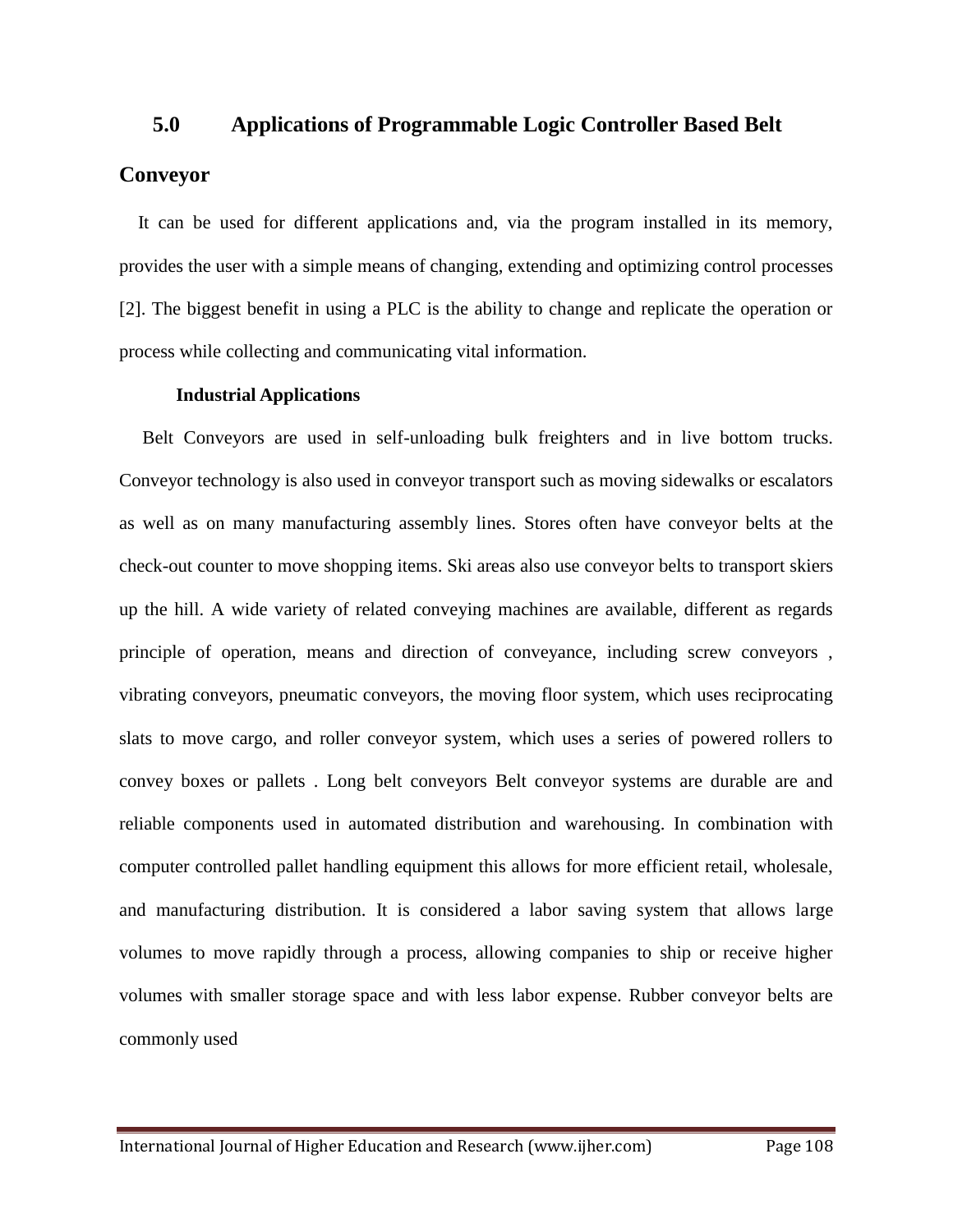to convey items with irregular bottom surfaces, small items that would fall in between rollers (e.g. a sushi conveyor bar), or bags of product that would sag between rollers. Belt conveyors are generally fairly similar in construction consisting of a metal frame with rollers at either end of a flat metal bed. The belt is looped around each of the rollers and when one of the rollers is powered (by an electrical motor) the belting slides across the solid metal frame bed, moving the product. In heavy use applications the beds which the belting is pulled over are replaced with rollers. The rollers allow weight to be conveyed as they reduce the amount of friction generated from the heavier loading on the belting. Belt conveyors can now be manufactured with curved sections which use tapered rollers and curved belting to convey products around a corner. These conveyor systems are commonly used in postal sorting offices and airport baggage handling systems. A sandwich belt conveyor uses two conveyor belts, face-to-face, to firmly contain the item being carried, making steep incline and even vertical-lift runs achievable. Belt conveyors are the most commonly used powered conveyors because they are the most versatile and the least expensive. Product is conveyed directly on the belt so both regular and irregular shaped objects, large or small, light and heavy, can be transported successfully. These conveyors should use only the highest quality premium belting products, which reduces belt stretch and results in less maintenance for tension adjustments. Belt conveyors can be used to transport product in a straight line or through changes in elevation or direction. In certain applications they can also be used for static accumulation or cartons. Belt Conveyor systems at a Packing Depot Baggage Handling Belt Conveyor systems Accumulation conveyor for cartons and totes in a fashion distribution centre Long belt conveyors [12].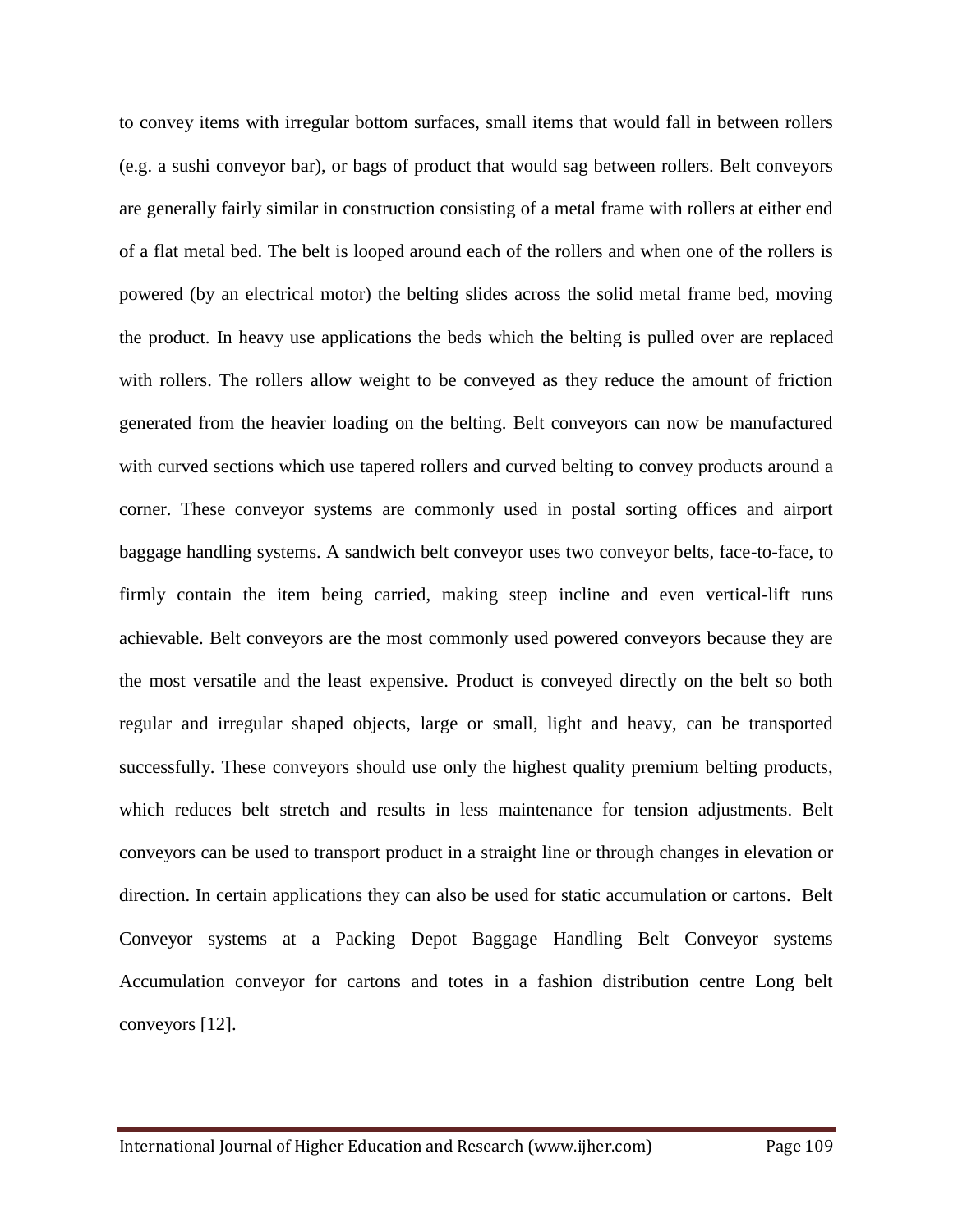Every modern industrial system or machine has a controller. Depending on the type of technology used, controllers can be divided into pneumatic, hydraulic, electrical and electronic controllers. Frequently, a combination of different technologies is used. Furthermore, differentiation is made between hard-wired programmable (e.g. wiring of electro-mechanical or electronic components) and programmable logic controllers. The first is used primarily in cases, where any reprogramming by the user is out of the question and the job size warrants the development of a special controller. Typical applications for such controllers can be found in automatic washing machines, video cameras, and cars [14]. However, if the job size does not warrant the development of a special controller or if the user is to have the facility of making simple or independent program changes, or of setting timers and counters, then the use of a universal controller, when the program is written to an electronic memory, is the preferred option. The PLC represents such a universal controller.

#### **Economic Advantages of Programmable Logic Controller Based Conveyor Belt**

Manufacturing in industries forms a significant part of Nigeria's economic [7]. PLCs have been gaining popularity on the factory floor and will probably remain Predominant for some time to come. Most of this is because of the advantages they offer. An advantage of a PLC system is that it can be modular. That is, you can mix and match the types of Input and Output devices to best suit your application [1]. This creates flexibility in the control system that has positive growth implication on production and nation economy.

 The economy of Nigeria historically was based on agriculture (with cocoa, rubber, and palm products being historically major export), and about 70% of the workforce is still engaged in farming (largely of a subsistence type), [10] The chief crops: cocoa, peanuts, palm oil, corn, rice, sorghum, millet, soybeans, cassava, yams, and rubber necessitate finishing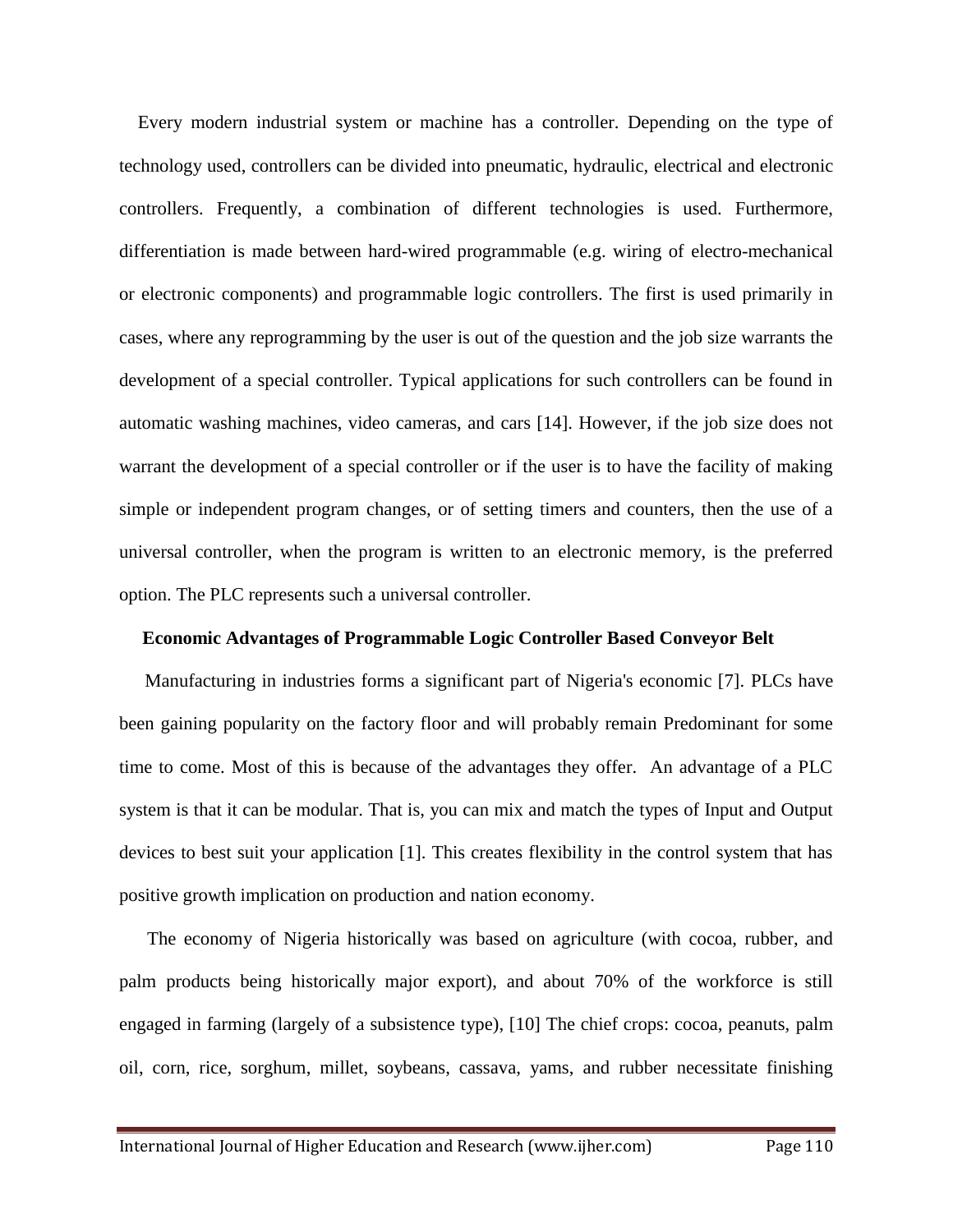processes to preserve and prepare them for export. Industry in Nigeria includes the processing of agricultural products and minerals, and the manufacture of textiles, construction materials, footwear, chemicals, fertilizer, and steel. Fishing and forestry are also important to national development [12].

 Incorporating PLC technology enhances production with reduction in labour cost hence, tremendous boost on national economy. Besides, Petroleum is the leading mineral produced in Nigeria and provides about 95% of foreign exchange earnings and the majority of government revenues. It is largely found in the risky region of Niger delta and in the bights of Benin and Biafra, [10]. The growth and steady production with less human life loss in oil industry have been major challenges to the government. The life risk in the upstream crude extraction is huge; however, usage of automation process control system in every stage of production will be of obvious and measurable reward.

# **6.0 Conclusion and Recommendation**

 The key objective of developing this module is to develop suitable experimental conveyor belt using PLC for technicians training and demonstration. The work further highlight PLC Applications and Economic Advantages. Also, the use of PLC system has been achieved in the design and implementation of this work. This project can be early tailored to any electric gate and all forms of control, which has the use of sensors. For an effective design of this kind of system, it is imperative to have a good understanding of the basic sensor characteristic. Generally, PLC controlled Belt conveyor are durable, reliable and less maintenance cost. Conveyors should use only the highest quality premium belting products, which reduces belt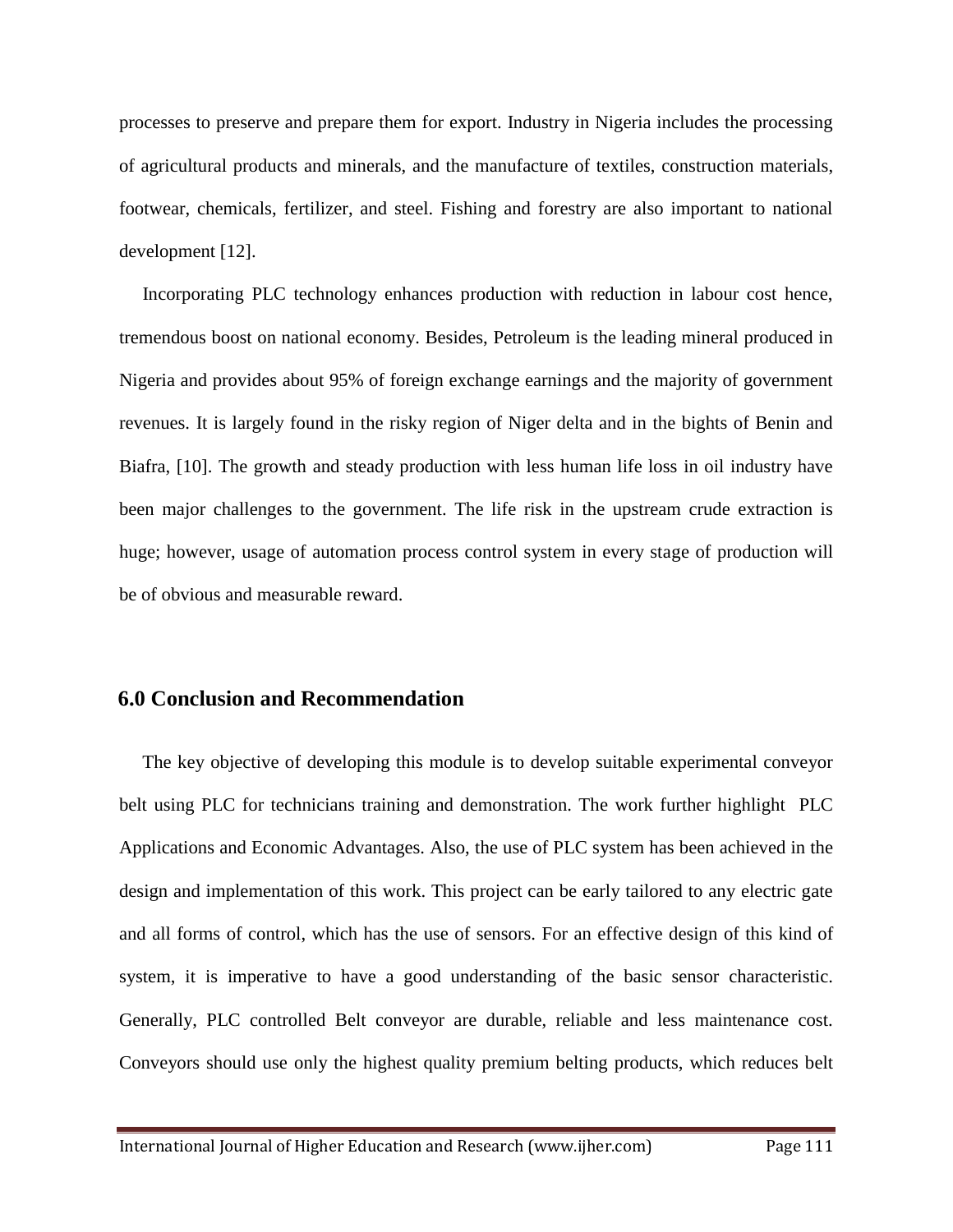stretch and result in less maintenance or tension adjustment. Belt conveyors can be used to transport product in a straight line or through changes in elevation or direction. In certain application, they can be used for static accumulation of cartons.

A more effective and sensitive sensor is recommended for better performance. For example a sensor such as RADAR sensor that could detect contraband goods in vehicles is recommended. Also, achievement of a full automation, a real time system may be employ a biometric scanner that will provide a proper monitoring and security purposes.

# **Acknowledgement**

The author uses this opportunity to express gratitude Engr Babatunde Alli of Link Info Technology, Ibadan, Mr. Titus E. OF NESTLE PLC Nigeria and Mr. Olugbemi S. A., Department of Science Laboratory Technology, Gateway (I.C.T) Polytechnic Saapade, Ogun State, Nigeria who have always been source of encouragement and help during the construction of this project.

# **References**

[1] AMCI Advanced Miro Contrls INC., 2015. Retrieved on 21<sup>th</sup> June 2015, Available: http://www.amci.com/ tutorials/tutorials-what-is-programmable-logic-controller.asp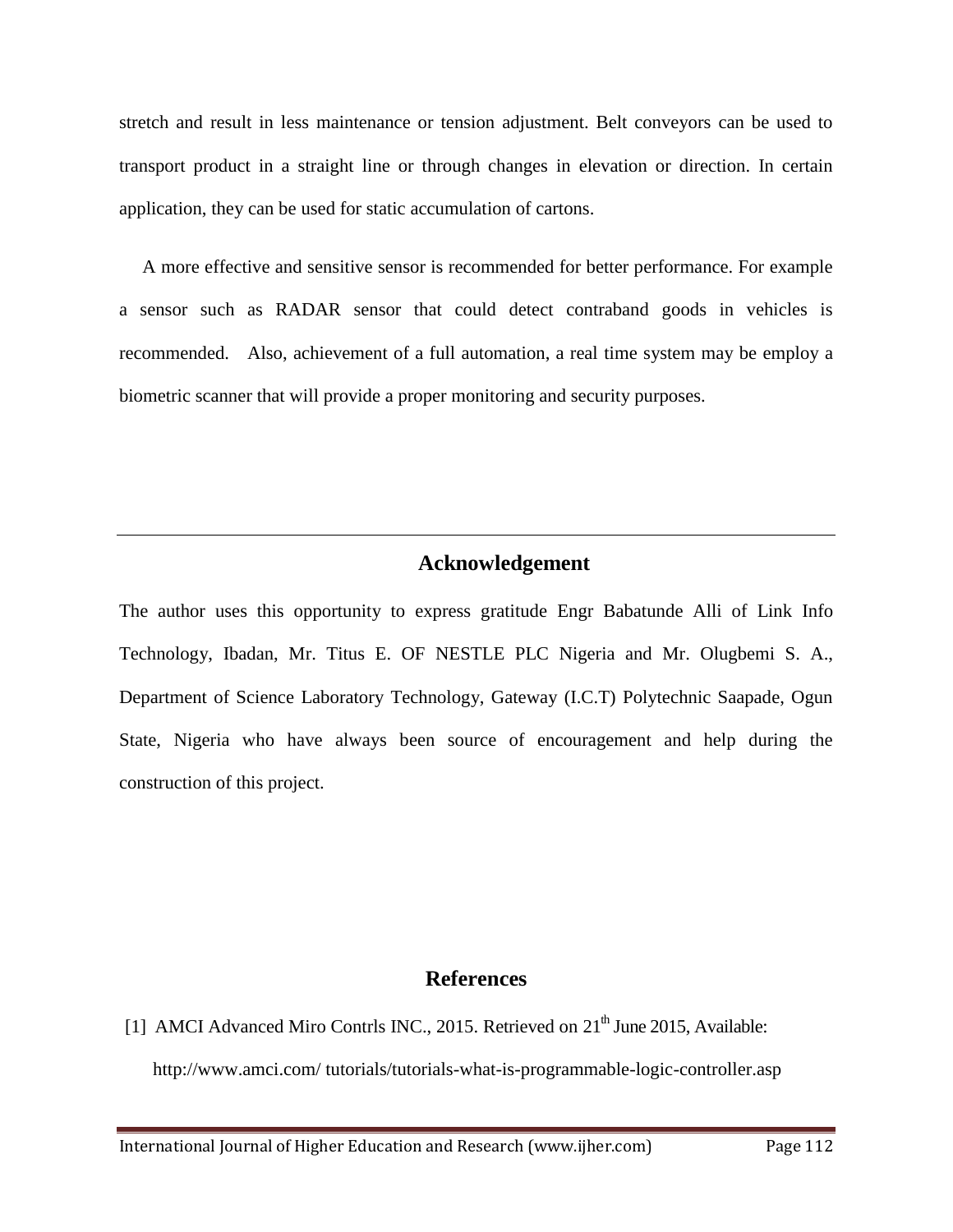[2] Bliesener R., Ebel F., Löffler C., Plagemann B., Regber H., Terzi E. V., Winter (2002). Programmable Logic Controllers Basic Level, FESTO Didactic, 093311 en, B-2 Chp 1. Retrieved on  $21<sup>th</sup>$  June 2015. Available: http://www.festo-idactic.com/ov3/media/ customers/1100/093311\_web\_leseprobe.pdf

[3] Biswanath Paul (2009). Industrial Electronics And Control including Programmable Logic Control 2nd ed. Chp 11, Pg 529. Retrieved on  $2<sup>nd</sup>$  October 2015, Available: http://books.google.com/books? isbn=8120339932

- [4] Bolton W.(2013). Programmable Logic controllers
- [5] http://www.geautomation.com

[6]http://www.scbusinesspartnership.com/why-choose-a-conveyor-belt-over-conveyor-rollers/

- [7] Hugh Jack, Automating manufacturing system with PLC Hugh Wright (2015). Introduction to Programmable Logic Controllers (PLCs) and the Operational Function of Main System Modules. Retrieved on  $12<sup>th</sup>$  May 2015, Available: http://www.maximintegrated.com/en/app-notes/index. mvp/id/4701
- [8] Ijeoma Nwagwu and Tamilore Oni (2015). Lagos and Its Potentials for Economic Growth. Retrieved on  $7<sup>th</sup>$  August 2015, Available: http://ng.boell.org /2015/07/02/lagos-and-itspotentials-economic-growth
- [9] Mike McCauley (2008). Virtual Wire. Retrieved on  $15<sup>th</sup>$  March 2015, Available: http://www.open.com.au/ mikem/arduino /VirtualWire.pdf
- [10] Nigeria: Economy (2012). The Columbia Electronic Encyclopedia,  $6<sup>th</sup>$  ed. Retrieved on  $07<sup>th</sup>$  August 2015, Available: www.infoplease .com/encyclopedia/world/nigeriaeconomy.html